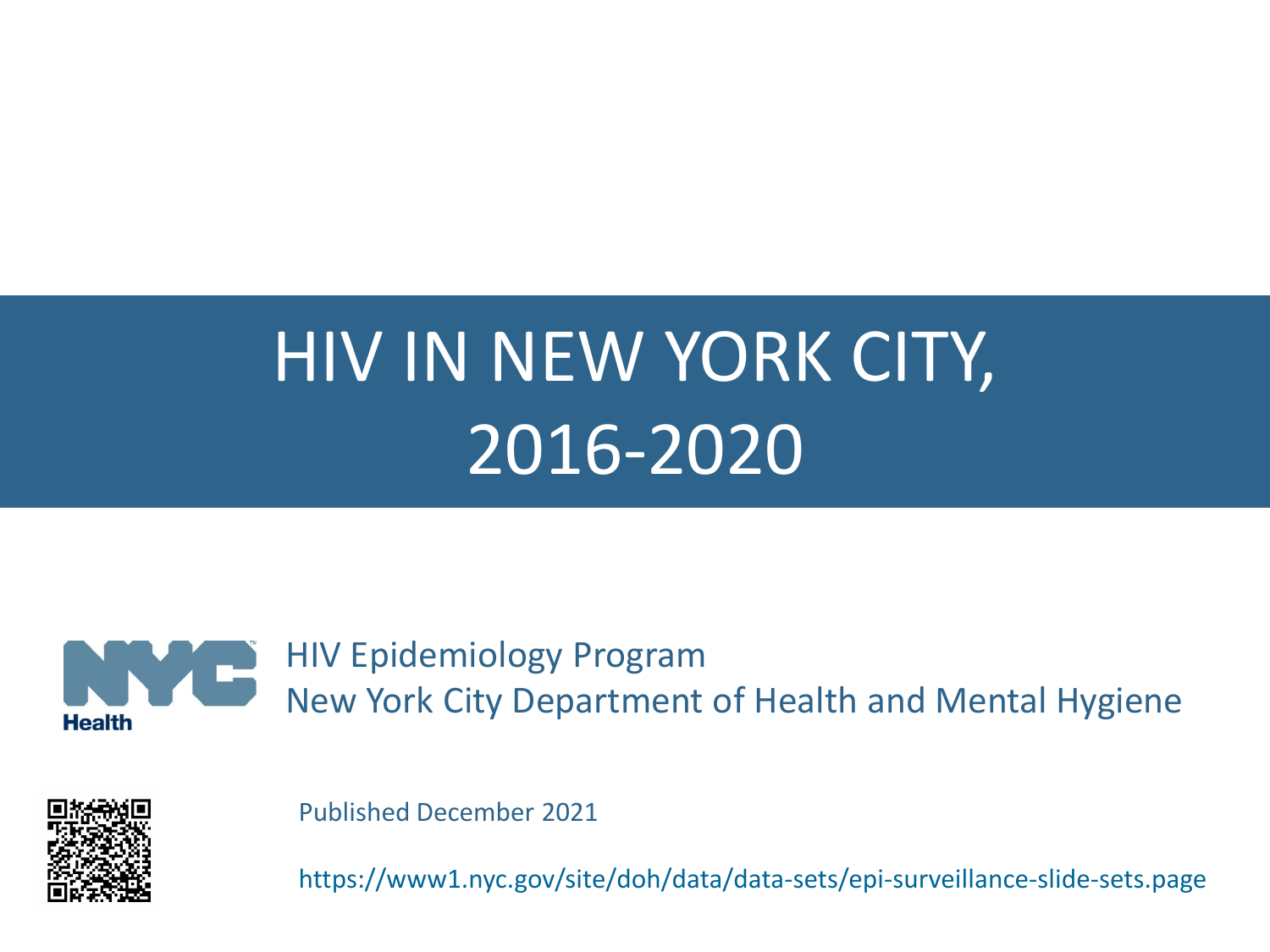### TABLE OF CONTENTS (1)

#### SLIDE NUMBER:

#### **OVERALL**

- 4. [HIV IN NYC, 2020](#page-3-0)
- 5. [NEW HIV DIAGNOSES IN NYC, 2016-2020](#page-4-0)

#### **NEW DIAGNOSES BY GENDER**

- 6. [NUMBER OF NEW HIV DIAGNOSES BY GENDER IN NYC, 2016-2020](#page-5-0)
- 7. [RATES OF NEW HIV DIAGNOSES BY GENDER IN NYC, 2016-2020](#page-6-0)
- 8. [NEW HIV DIAGNOSES BY GENDER IN NYC, 2020](#page-7-0)

#### **NEW DIAGNOSES BY RACE/ETHNICITY**

- 9. [NUMBER OF NEW HIV DIAGNOSES BY RACE/ETHNICITY IN NYC, 2016-2020](#page-8-0)
- 10. [NEW HIV DIAGNOSES BY RACE/ETHNICITY IN NYC, 2020](#page-9-0)
- 11. [PERCENTAGE OF NEW HIV DIAGNOSES AND POPULATION BY RACE/ETHNICITY](#page-10-0) IN NYC, 2019
- 12. [NUMBER OF NEW HIV DIAGNOSES AMONG MEN](#page-11-0) BY RACE/ETHNICITY IN NYC, 2016-2020
- 13. [RATES OF NEW HIV DIAGNOSES AMONG MEN](#page-12-0) BY RACE/ETHNICITY IN NYC, 2016-2020
- 14. [NUMBER OF NEW HIV DIAGNOSES AMONG WOMEN BY RACE/ETHNICITY IN NYC, 2016-2020](#page-13-0)
- 15. [RATES OF NEW HIV DIAGNOSES AMONG WOMEN BY RACE/ETHNICITY IN NYC, 2016-2020](#page-14-0)
- 16. [NEW HIV DIAGNOSES BY RACE/ETHNICITY AND GENDER IN NYC, 2020](#page-15-0)

#### **NEW DIAGNOSES BY AGE**

- 17. [NUMBER OF NEW HIV DIAGNOSES BY AGE IN NYC, 2016-2020](#page-16-0)
- 18. [NEW HIV DIAGNOSES BY AGE IN NYC, 2020](#page-17-0)
- 19. [NUMBER OF NEW HIV DIAGNOSES AMONG MEN BY AGE IN NYC, 2016-2020](#page-18-0)
- 20. [RATES OF NEW HIV DIAGNOSES AMONG MEN BY AGE IN NYC, 2016-2020](#page-19-0)
- 21. [NUMBER OF NEW HIV DIAGNOSES AMONG WOMEN BY AGE IN NYC, 2016-2020](#page-20-0)
- 22. [RATES OF NEW HIV DIAGNOSES AMONG WOMEN BY AGE IN NYC, 2016-2020](#page-21-0)
- 23. [NEW HIV DIAGNOSES BY AGE AND GENDER IN NYC, 2020](#page-22-0)

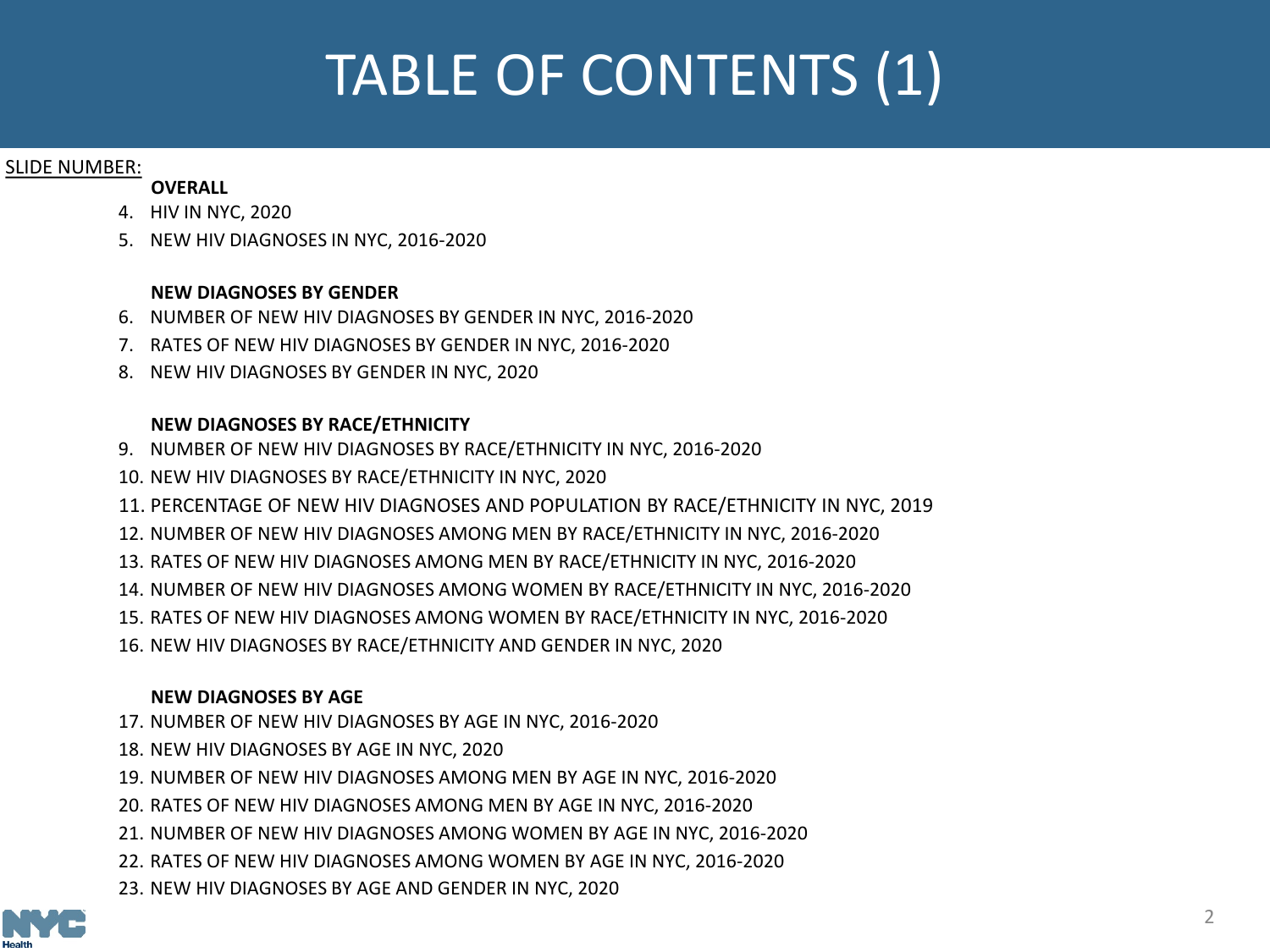### TABLE OF CONTENTS (2)

#### **NEW DIAGNOSES BY TRANSMISSION CATEGORY**

- 24. [NUMBER OF NEW HIV DIAGNOSES BY TRANSMISSION CATEGORY IN NYC, 2016-2020](#page-23-0)
- 25. [NEW HIV DIAGNOSES BY TRANSMISSION CATEGORY IN NYC, 2020](#page-24-0)
- 26. NUMBER OF NEW HIV DIAGNOSES AMONG MEN [BY TRANSMISSION CATEGORY IN NYC, 2016-2020](#page-25-0)
- 27. [NUMBER OF NEW HIV DIAGNOSES AMONG WOMEN BY TRANSMISSION CATEGORY IN NYC, 2016-2020](#page-26-0)
- 28. [NEW HIV DIAGNOSES BY TRANSMISSION CATEGORY AND GENDER IN NYC, 2020](#page-27-0)

#### **NEW DIAGNOSES BY BOROUGH**

- 29. [NUMBER OF NEW HIV DIAGNOSES BY BOROUGH IN NYC, 2016-2020](#page-28-0)
- 30. [RATES OF NEW HIV DIAGNOSES BY BOROUGH IN NYC, 2016-2020](#page-29-0)
- 31. [NEW HIV DIAGNOSES BY BOROUGH IN NYC, 2020](#page-30-0)
- 32. [PERCENTAGE OF NEW HIV DIAGNOSES AND POPULATION BY BOROUGH IN NYC, 2020](#page-31-0)
- 33. [NEW HIV DIAGNOSES BY BOROUGH AND GENDER IN NYC, 2020](#page-32-0)

#### **NEW DIAGNOSES BY POVERTY LEVEL**

34. [NUMBER OF NEW HIV DIAGNOSES BY AREA-BASED POVERTY LEVEL IN NYC, 2016-2020](#page-33-0)

35. [RATES OF NEW HIV DIAGNOSES BY AREA-BASED POVERTY LEVEL IN NYC, 2016-2020](#page-34-0)

#### **NEW DIAGNOSES BY ZIP CODE**

36. [RATES OF NEW HIV DIAGNOSES BY ZIP CODE IN NYC, 2020](#page-35-0)

#### **HIV DEATHS**

37. [DEATHS AMONG PEOPLE WITH HIV IN NYC, 2016-2020](#page-36-0) 38. [CAUSES OF DEATH AMONG PEOPLE WITH HIV IN NYC, 2019](#page-37-0) 39. [AGE-ADJUSTED DEATH RATES AMONG PWH BY CAUSE OF DEATH IN NYC, 2016-2020](#page-38-0) 40. [AGE-ADJUSTED DEATH RATES AMONG PWH BY GENDER IN NYC, 2020](#page-39-0) 41. [AGE-ADJUSTED DEATH RATES AMONG PWH BY RACE/ETHNICITY IN NYC, 2020](#page-40-0) 42. [AGE-ADJUSTED DEATH RATES AMONG PWH BY TRANSMISSION CATEGORY IN NYC, 2020](#page-41-0) 43. [AGE-ADJUSTED DEATH RATES AMONG PWH BY BOROUGH IN NYC, 2020](#page-42-0) 44. [AGE-ADJUSTED DEATH RATES AMONG PWH BY AREA-BASED POVERTY IN NYC, 2020](#page-43-0) 45. [AGE-ADJUSTED DEATH RATES AMONG PWH BY ZIP CODE IN NYC, 2020](#page-44-0)

46. [HOW TO FIND OUR DATA](#page-45-0)



47. [APPENDIX 1: DEFINITIONS AND STATISTICAL NOTES](#page-46-0)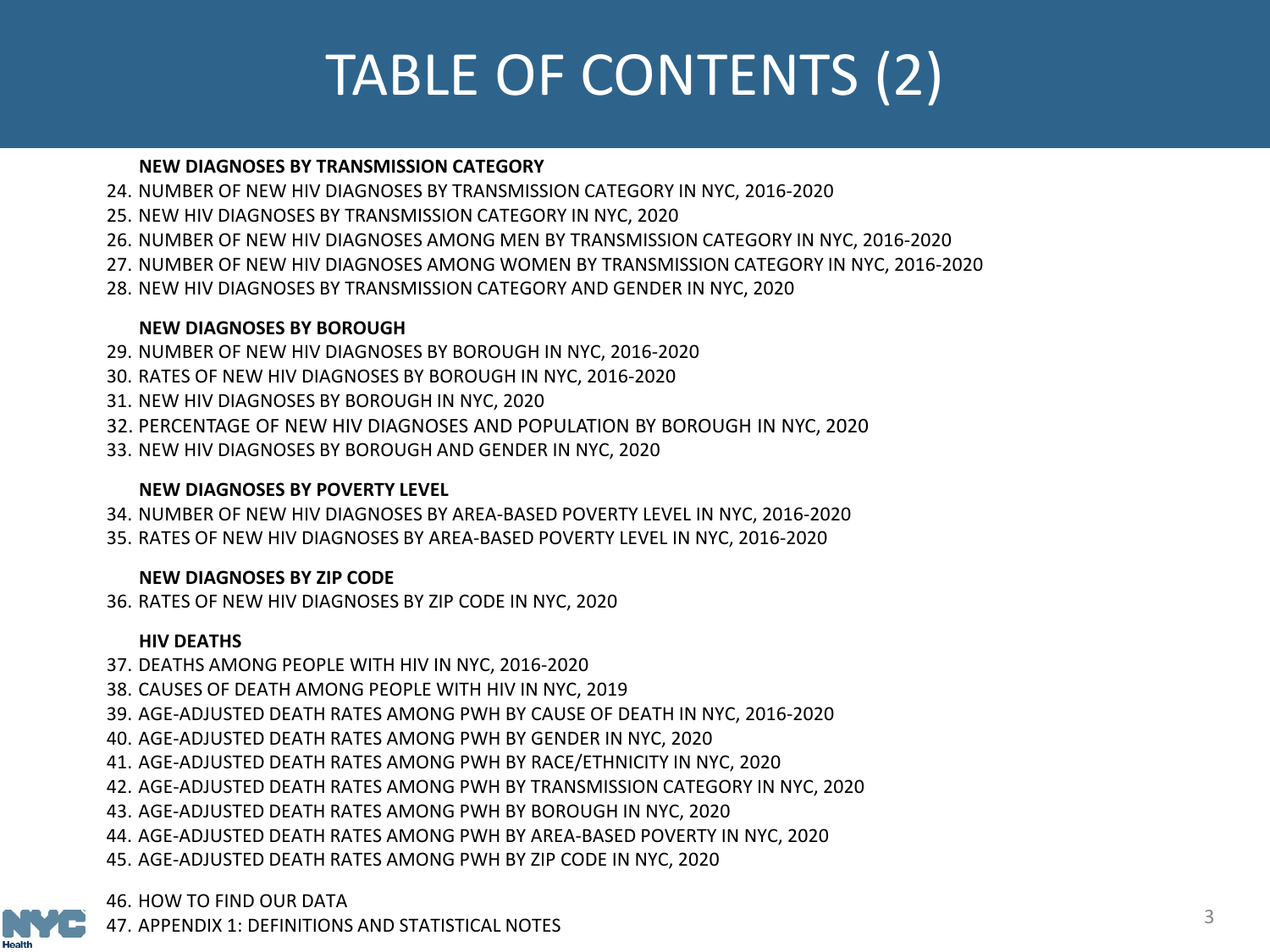### HIV IN NYC, 2020

### <span id="page-3-0"></span>• **1,396 new HIV diagnoses**

– 16.7 HIV diagnoses per 100,000 population

### • **917 new AIDS diagnoses**

• **1,933 deaths among people with HIV** – Age-adjusted death rate: 9.2 per 1,000 people with HIV

Diagnosis rate calculated using DOHMH 2019 population estimate, modified from US Census Bureau intercensal population estimates, updated September 2021. Death rate age-adjusted to the NYC Census 2010 population. People newly diagnosed with HIV at death were excluded from the numerator.



As reported to the New York City Department of Health and Mental Hygiene by May 27, 2021.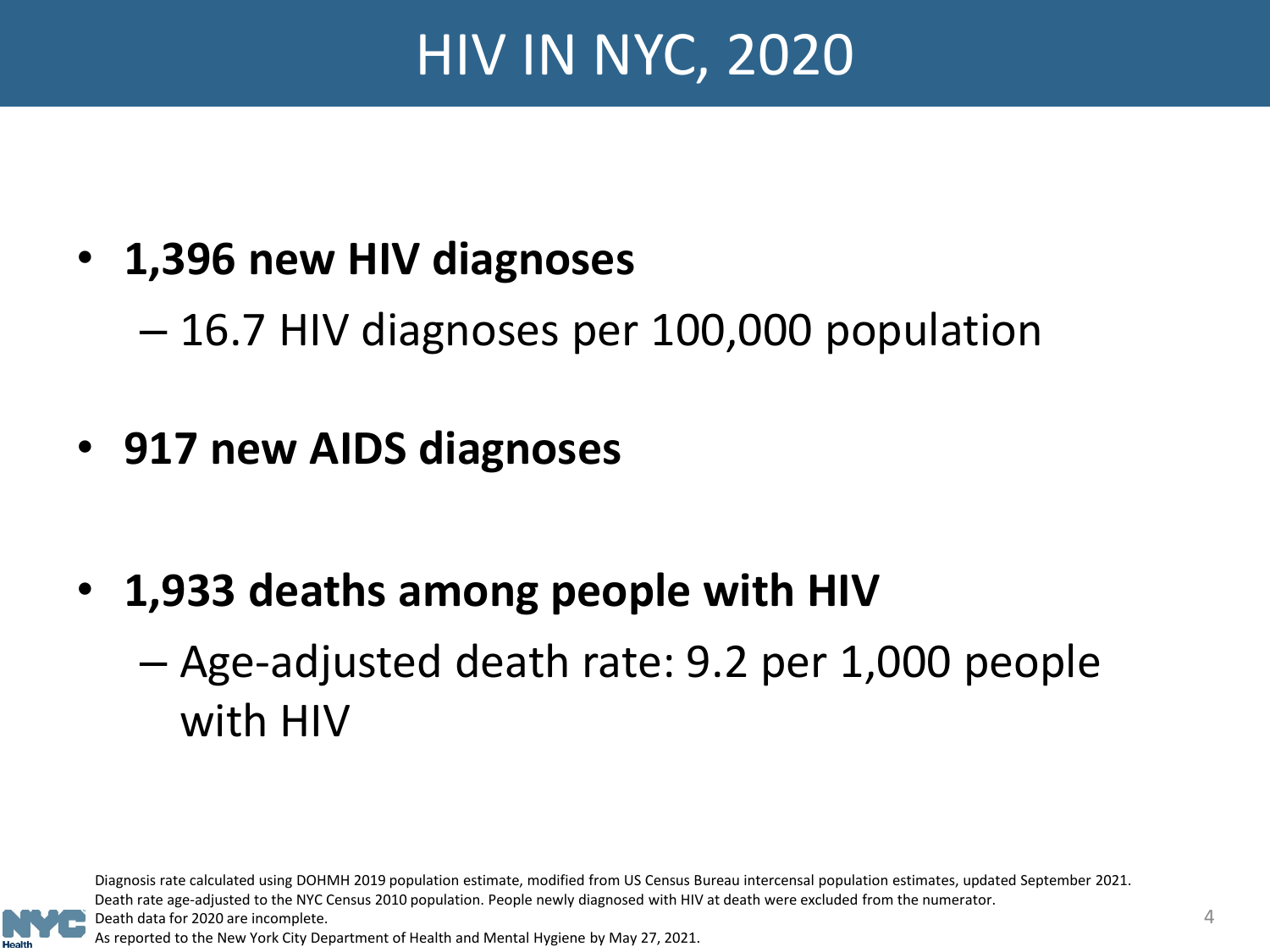### NEW HIV DIAGNOSES IN NYC, 2016-2020

<span id="page-4-0"></span>

**The number and rate of new HIV diagnoses decreased in NYC between 2016 and 2020. The number of new diagnoses decreased 37.6%, and the rate decreased 36.7%.** 



Rates calculated using DOHMH 2016-2019 population estimates, modified from US Census Bureau intercensal population estimates, updated September 2021. As reported to the New York City Department of Health and Mental Hygiene by May 27, 2021.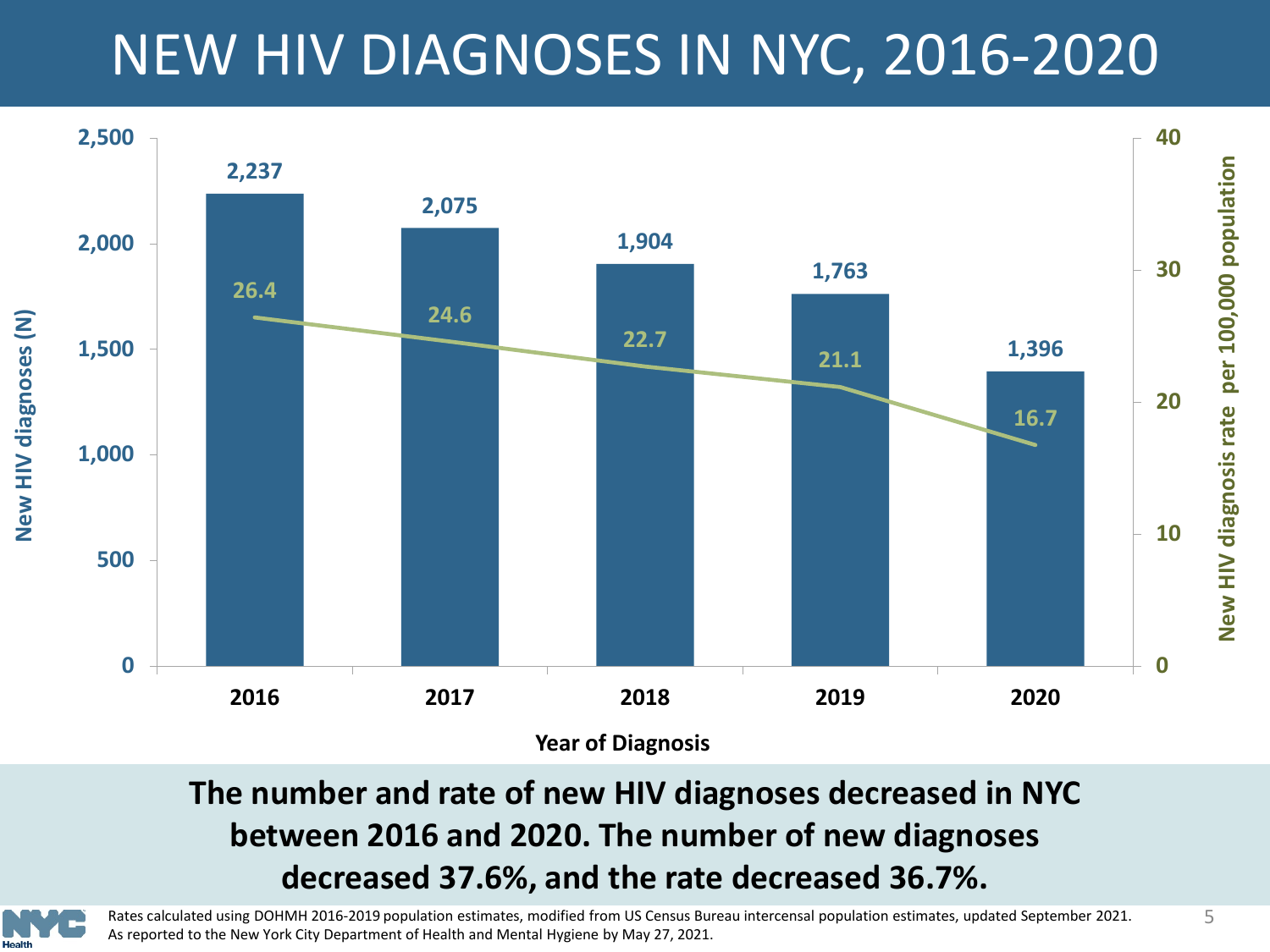### NUMBER OF NEW HIV DIAGNOSES BY GENDER IN NYC, 2016-2020

<span id="page-5-0"></span>

#### **In NYC, the number of new HIV diagnoses decreased in men, women and transgender people between 2016 and 2020.**



 $1$ There were N=48 new diagnoses among transgender women, and N=1 new diagnoses among transgender men in NYC in 2020. As reported to the New York City Department of Health and Mental Hygiene by May 27, 2021.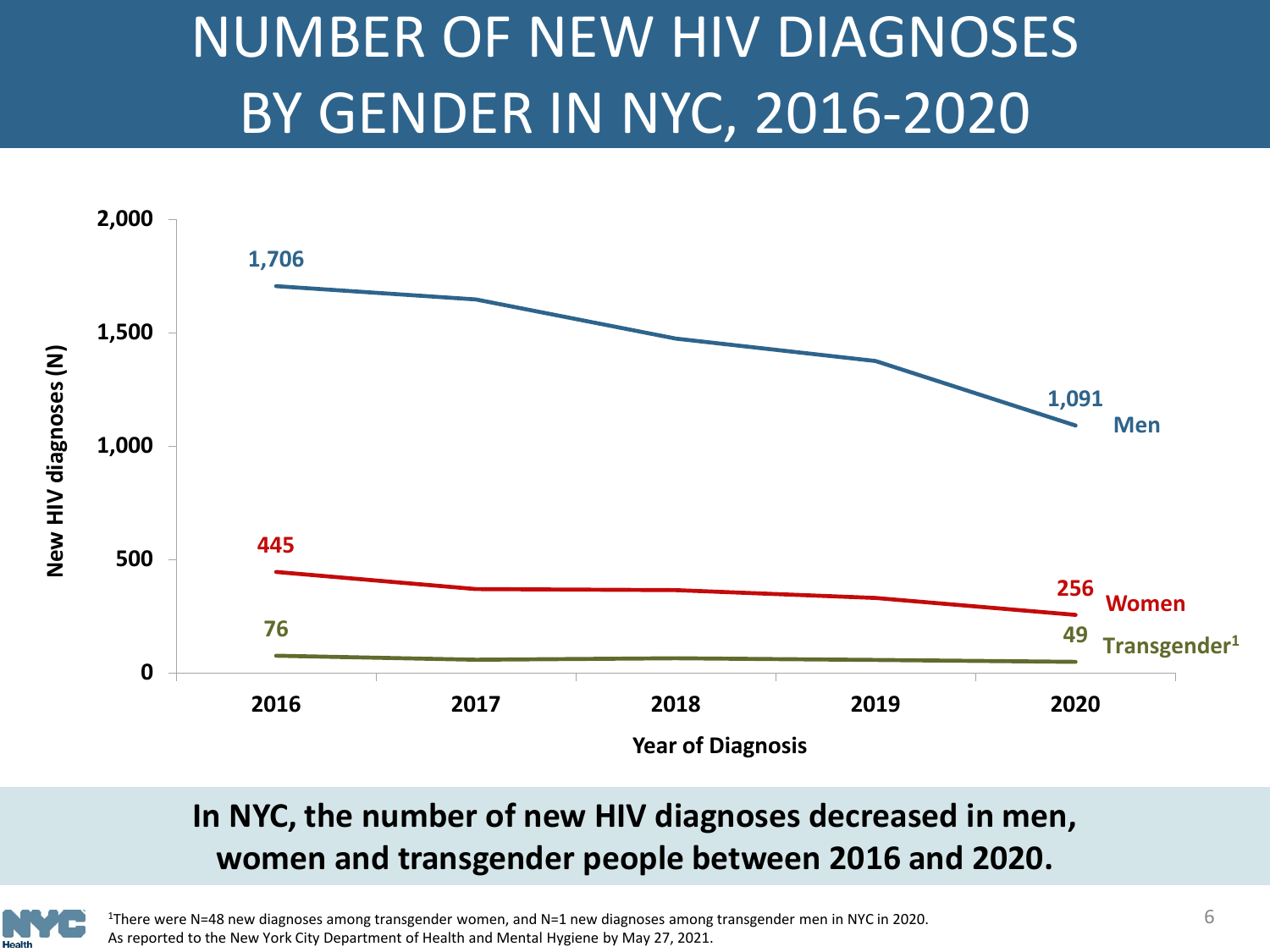## <span id="page-6-0"></span>RATES OF NEW HIV DIAGNOSES BY GENDER IN NYC, 2016-2020



**men and women in NYC between 2016 and 2020.**



Rates calculated using DOHMH 2016-2019 population estimates, modified from US Census Bureau intercensal population estimates, updated September 2021. As reported to the New York City Department of Health and Mental Hygiene by May 27, 2021.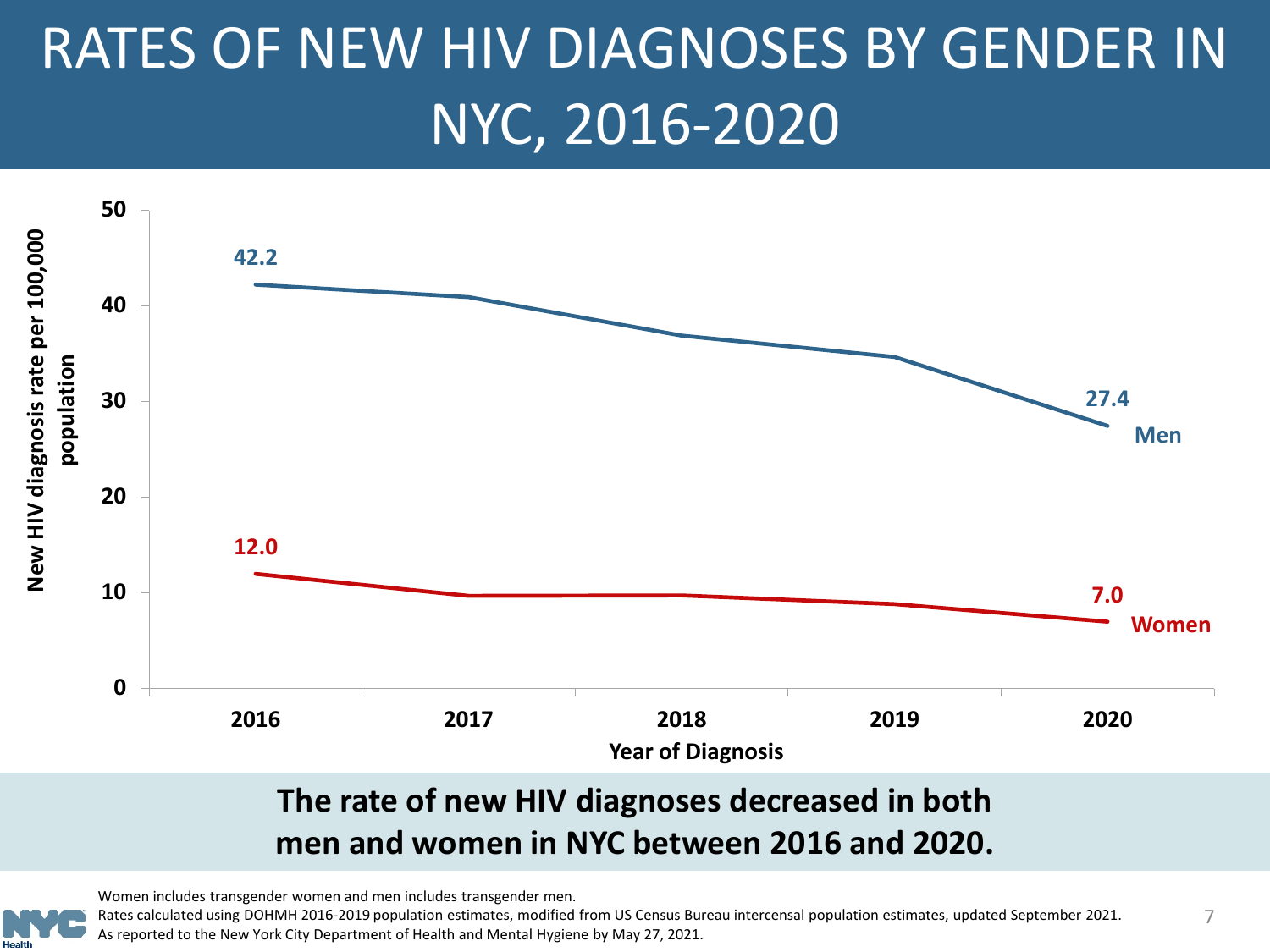### <span id="page-7-0"></span>NEW HIV DIAGNOSES BY GENDER IN NYC, 2020



#### **More than three in four new HIV diagnoses in NYC in 2020 were among men.**



1There were N=48 new diagnoses among transgender women, and N=1 new diagnoses among transgender men in NYC in 2020. As reported to the New York City Department of Health and Mental Hygiene by May 27, 2021.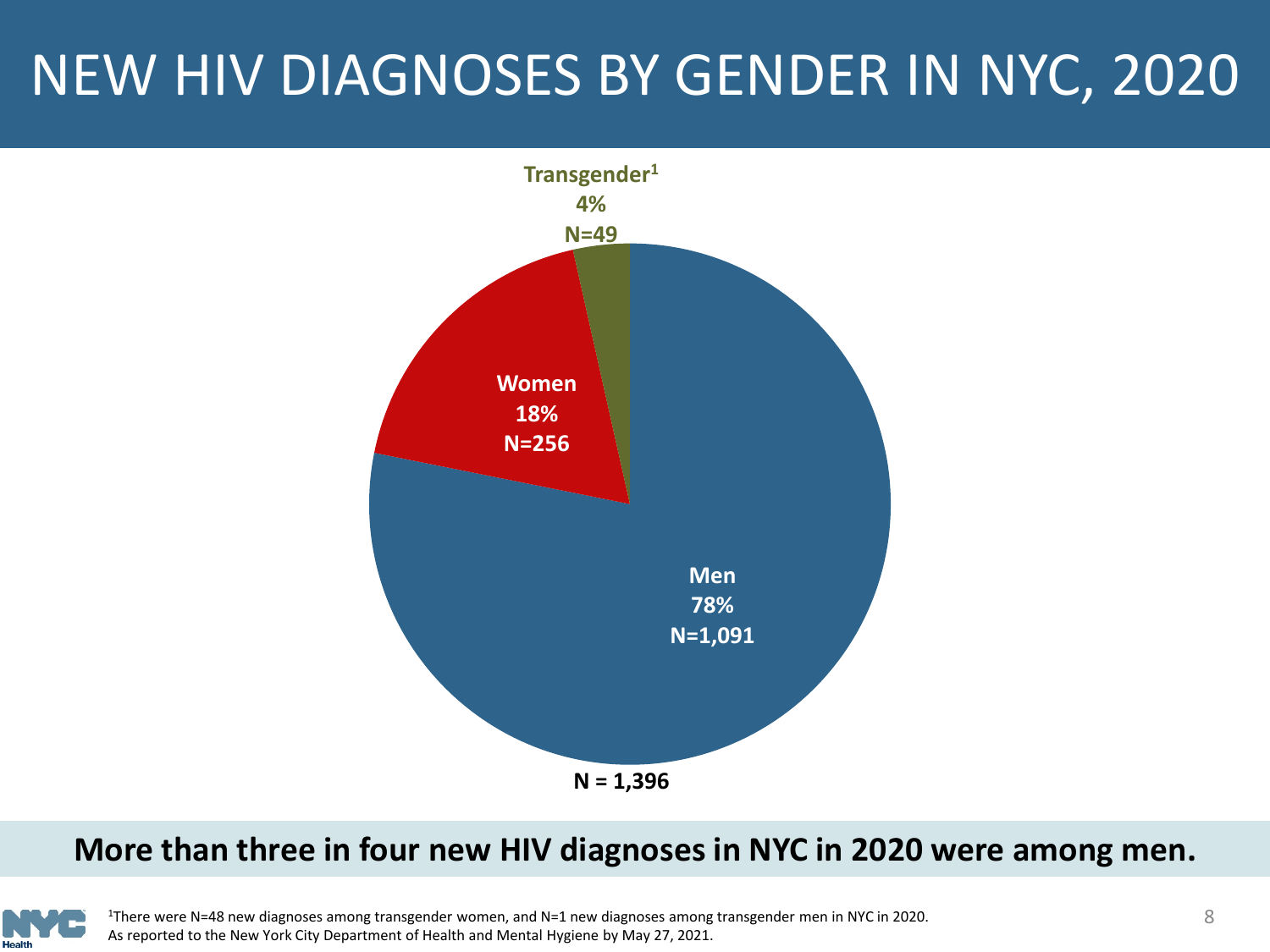### <span id="page-8-0"></span>NUMBER OF NEW HIV DIAGNOSES BY RACE/ETHNICITY IN NYC, 2016-2020



### **The number of new HIV diagnoses decreased for all race/ethnicity groups between 2016 and 2020.**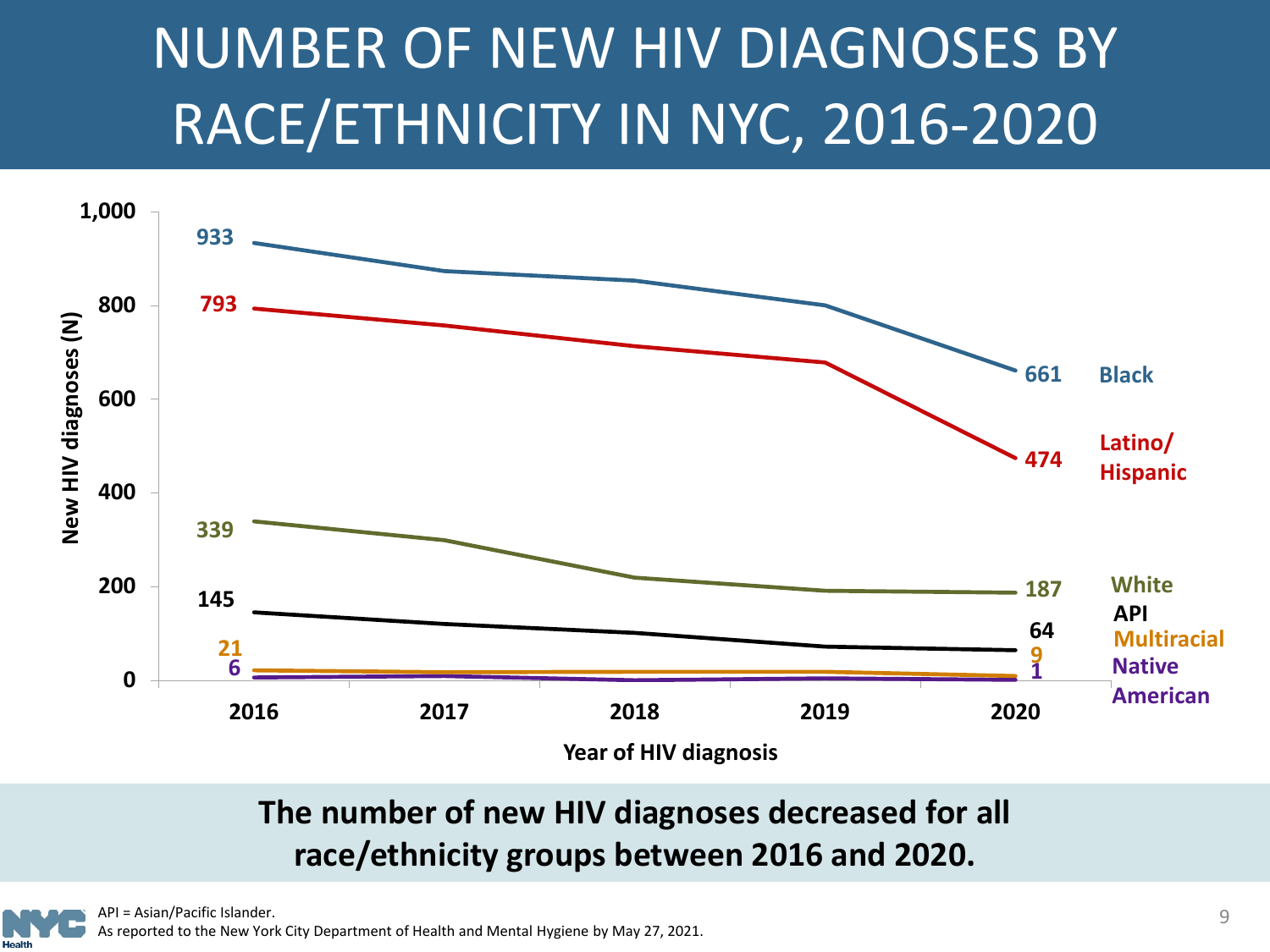# <span id="page-9-0"></span>NEW HIV DIAGNOSES BY RACE/ETHNICITY IN NYC, 2020



#### **Black and Latino/Hispanic people accounted for more than four in five new HIV diagnoses in NYC in 2020.**

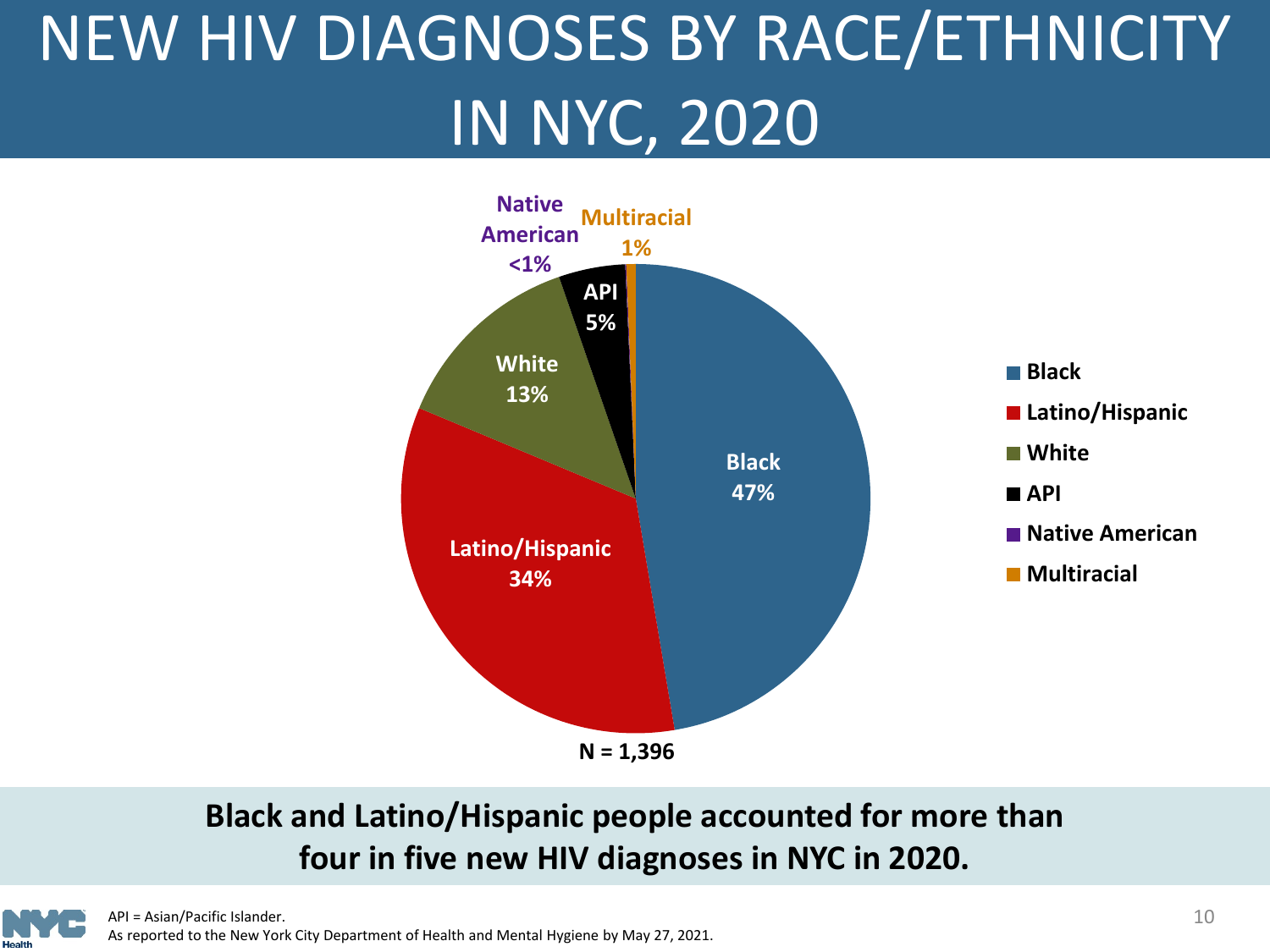# <span id="page-10-0"></span>PERCENTAGE OF NEW HIV DIAGNOSES AND POPULATION BY RACE/ETHNICITY IN NYC, 2020



### **In NYC in 2020, the proportion of new HIV diagnoses among Black and Latino/Hispanic people far outpaced these groups' representation in the NYC population overall.**

1NYC population calculated from US Census intercensal estimates, American Community Survey 2019. As reported to the New York City Department of Health and Mental Hygiene by May 27, 2021.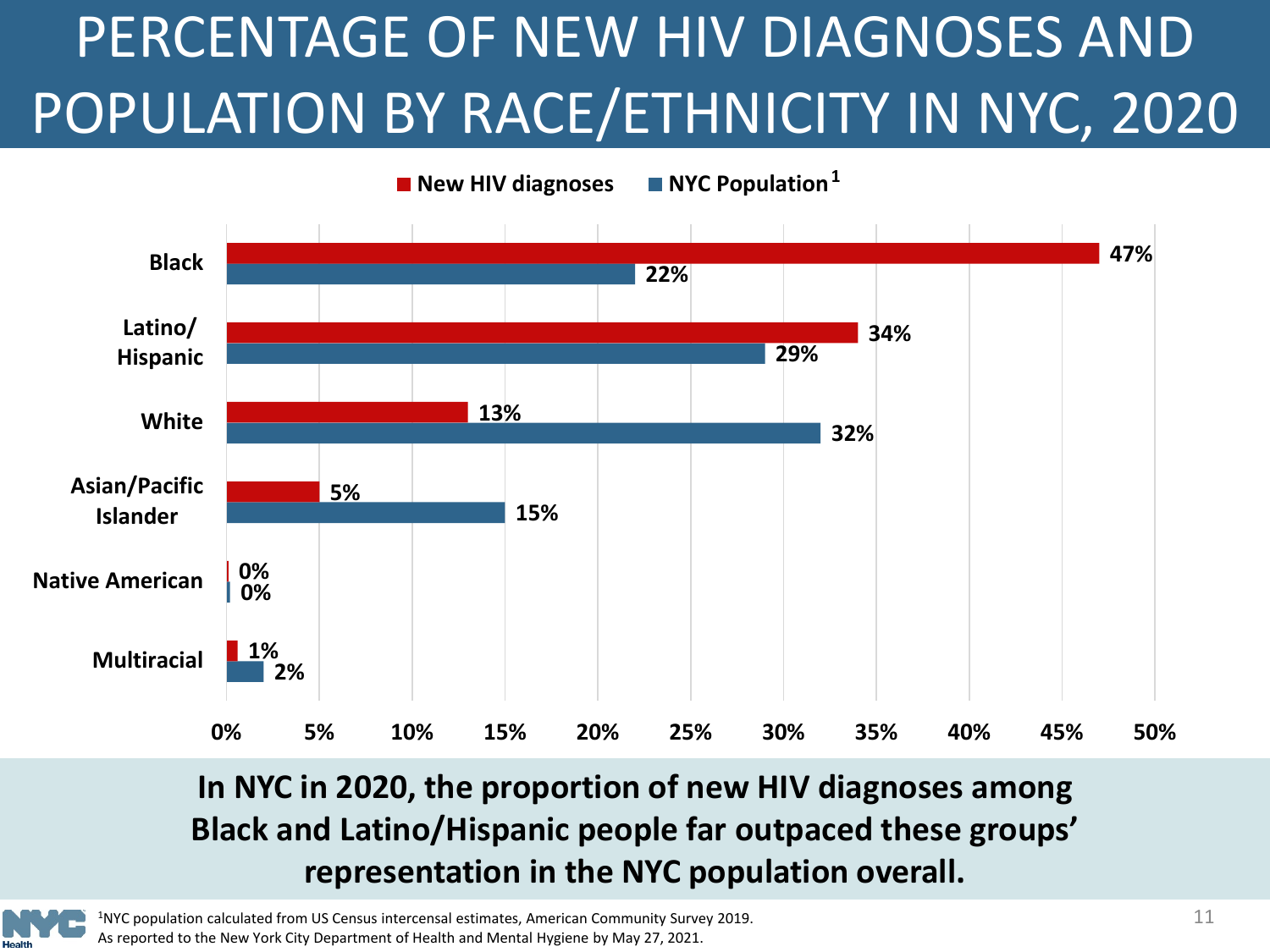# <span id="page-11-0"></span>NUMBER OF NEW HIV DIAGNOSES AMONG MEN BY RACE/ETHNICITY IN NYC, 2016-2020



#### **The number of new HIV diagnoses decreased among men of all race/ethnicity groups between 2016 and 2020.**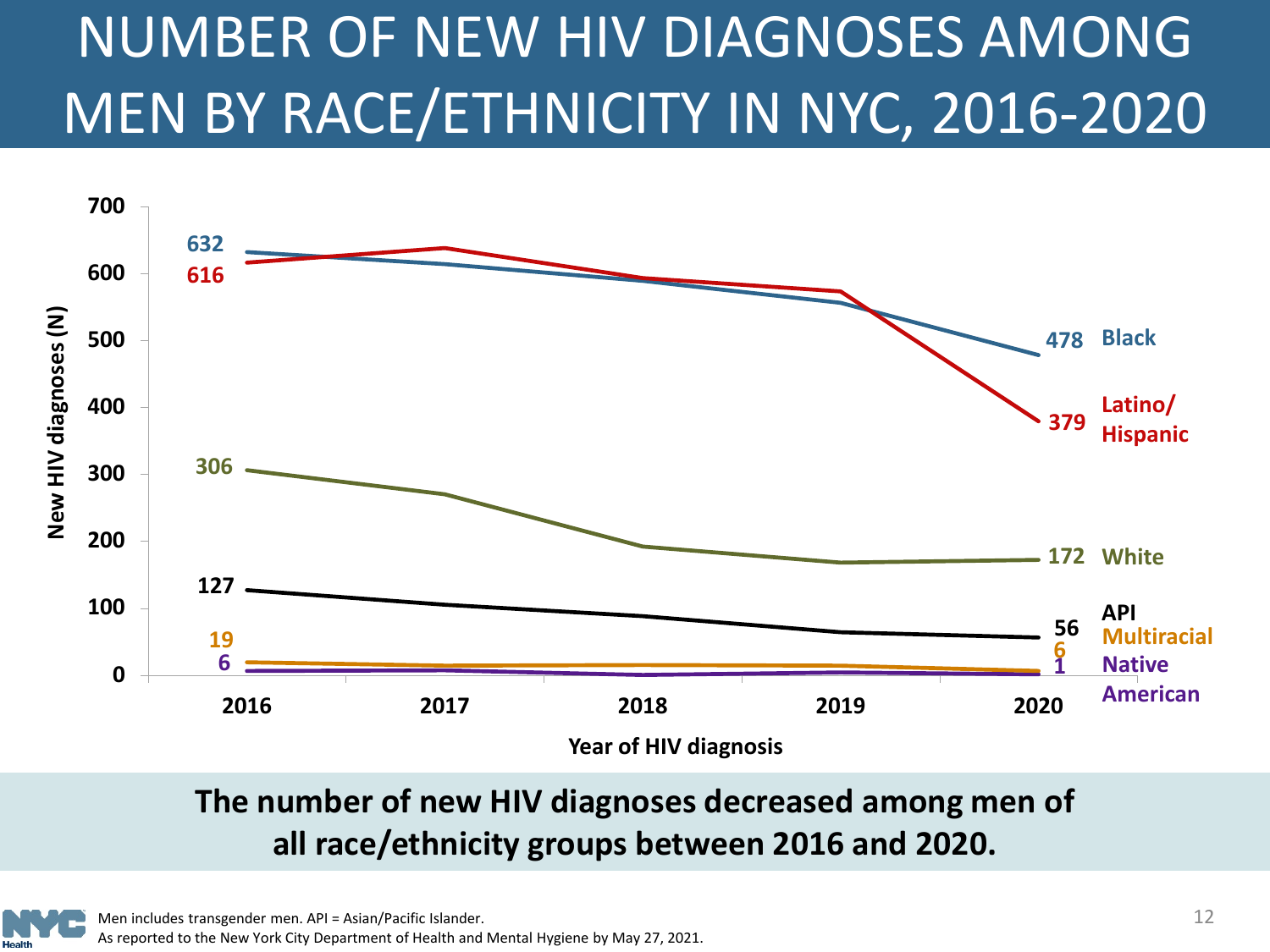# <span id="page-12-0"></span>RATES OF NEW HIV DIAGNOSES AMONG MEN BY RACE/ETHNICITY IN NYC, 2016-2020



### Black and Latino/Hispanic men had the highest HIV diagnosis rates in NYC from 2016-**2020. The rates decreased in almost all groups from 2016-2020.**

Men includes transgender men. API = Asian/Pacific Islander.

For new HIV diagnoses among Native American men, there were N=6 in 2016, N=7 in 2017, N=0 in 2018, N=4 in 2019, and N=1 in 2020.

13 Rates calculated using DOHMH 2016-2019 population estimates, modified from US Census Bureau intercensal population estimates, updated September 2021. As reported to the New York City Department of Health and Mental Hygiene by May 27, 2021.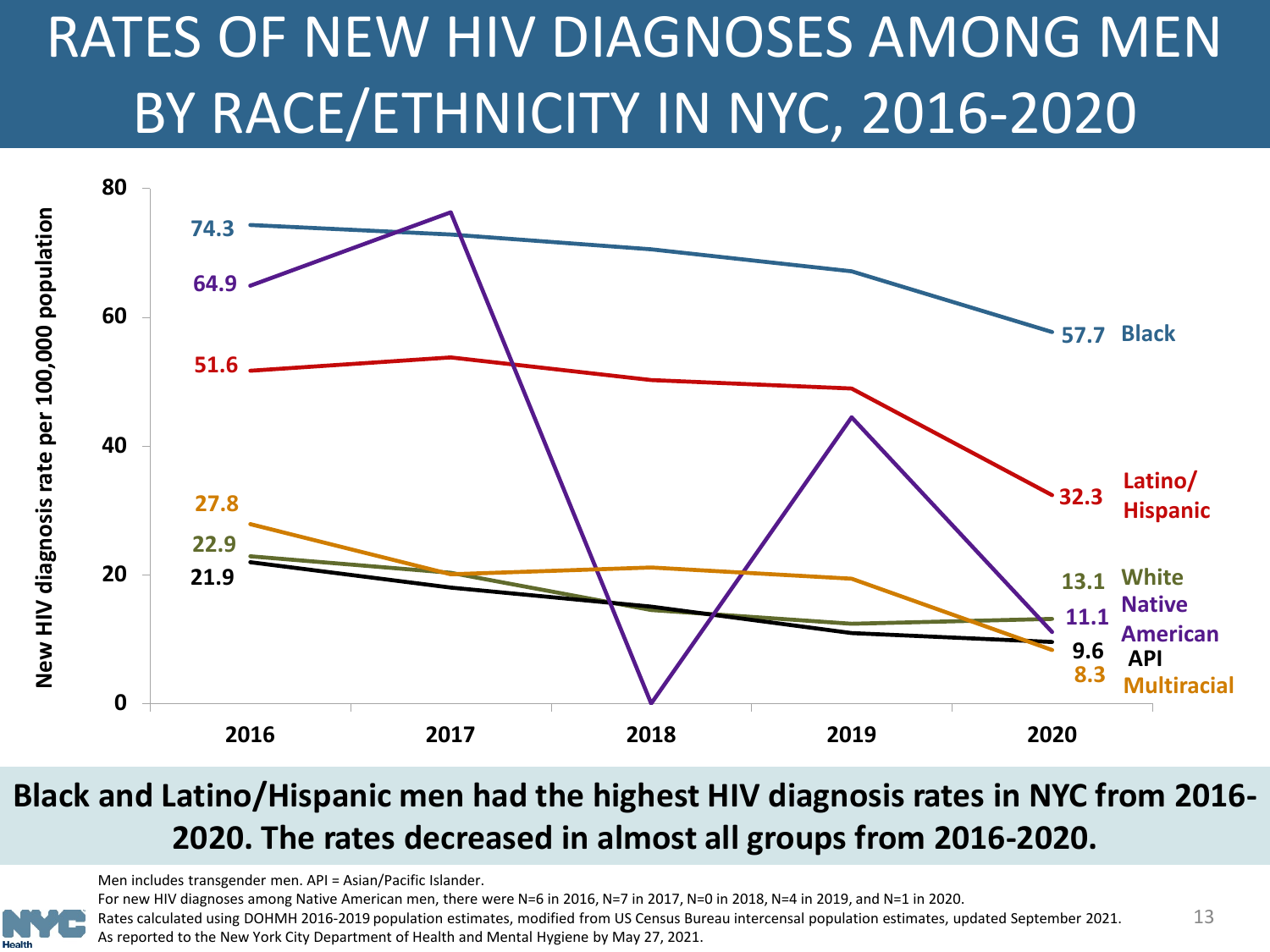# <span id="page-13-0"></span>NUMBER OF NEW HIV DIAGNOSES AMONG WOMEN BY RACE/ETHNICITY IN NYC, 2016-2020



### **Black and Latina/Hispanic women had the highest number of new HIV diagnoses in NYC between 2016 and 2020. The numbers decreased in both groups from 2016-2020.**

Women includes transgender women. API = Asian/Pacific Islander.

For new HIV diagnoses among Native American women, there were N=0 in 2016, N=2 in 2017, N=0 in 2018, N=0 in 2019, and N=0 in 2020. As reported to the New York City Department of Health and Mental Hygiene by May 27, 2021.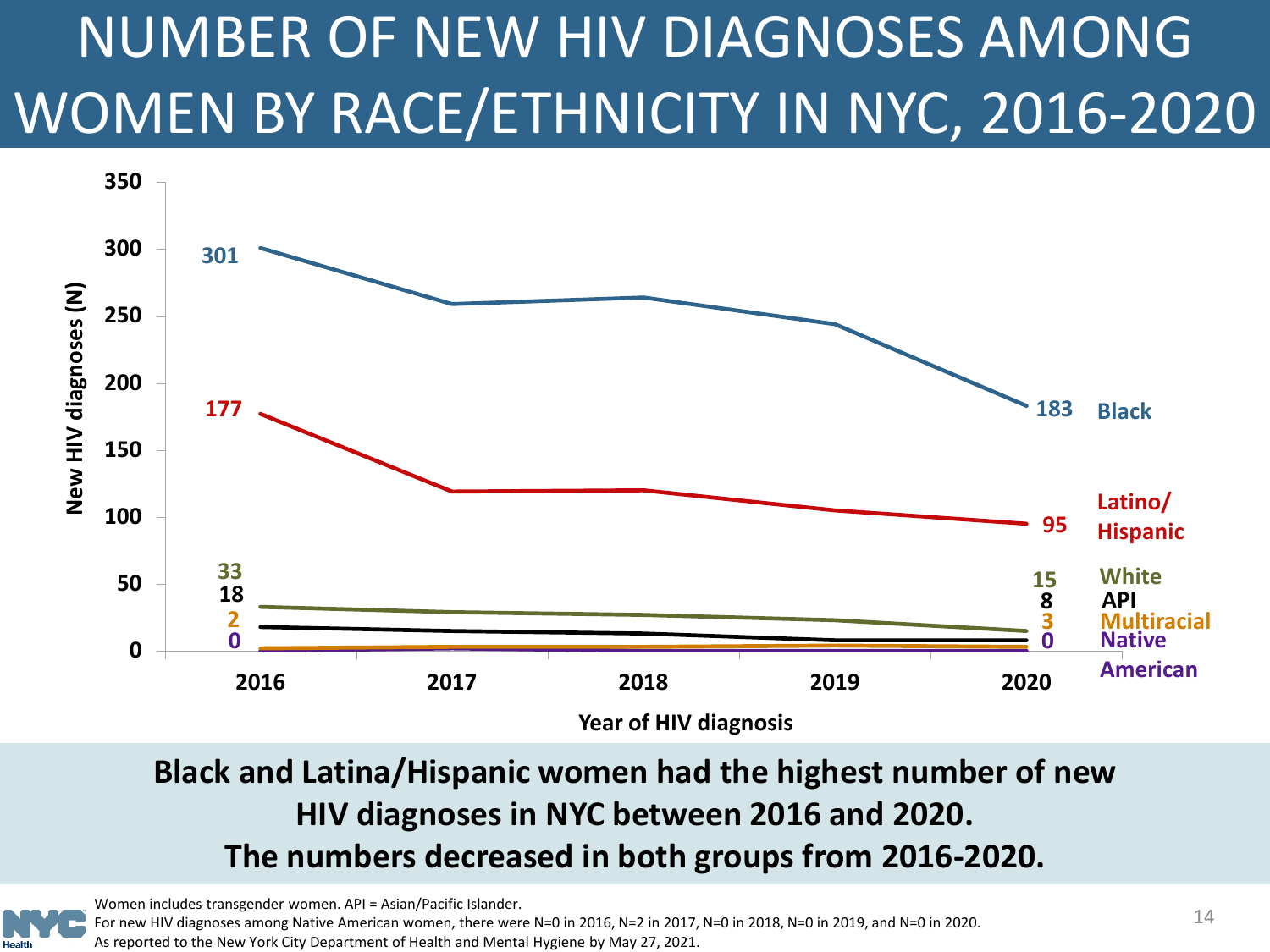## <span id="page-14-0"></span>RATES OF NEW HIV DIAGNOSES AMONG WOMEN BY RACE/ETHNICITY IN NYC, 2016-2020



#### **Black and Latina/Hispanic women had the highest HIV diagnosis rates in NYC between 2016 and 2020. However, the rates decreased in both groups from 2016-2020.**

Women includes transgender women. API = Asian/Pacific Islander.

For new HIV diagnoses among Native American women, there were N=0 in 2016, N=2 in 2017, N=0 in 2018, N=0 in 2019, and N=0 in 2020.

Rates calculated using DOHMH 2016-2019 population estimates, modified from US Census Bureau intercensal population estimates, updated September 2021. As reported to the New York City Department of Health and Mental Hygiene by May 27, 2021.

15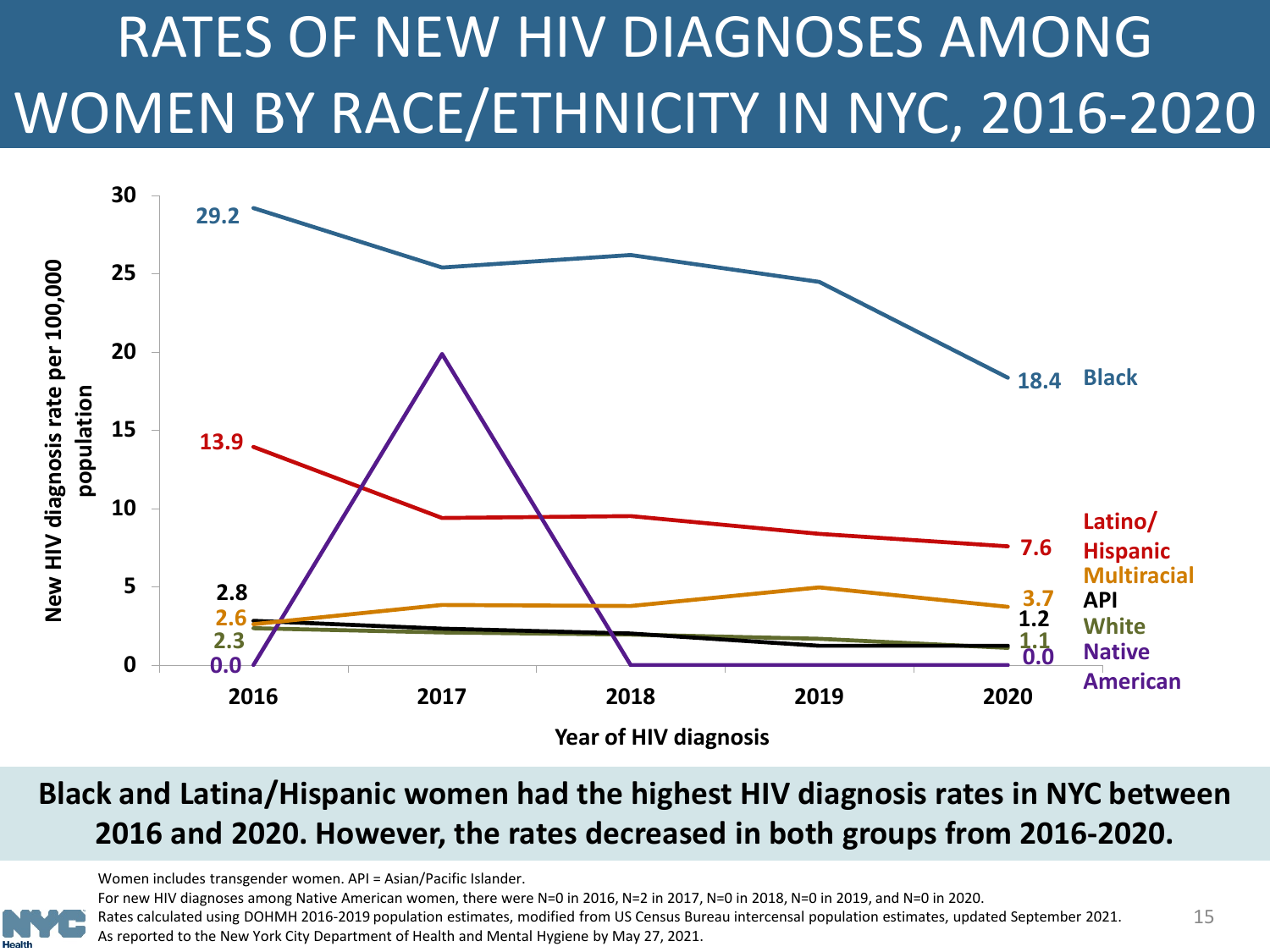# <span id="page-15-0"></span>NEW HIV DIAGNOSES BY RACE/ETHNICITY AND GENDER IN NYC, 2020



### **Black and Latino/Hispanic people accounted for 79% and 91% of new HIV diagnoses in men and women, respectively, in NYC in 2020.**



Women includes transgender women and men includes transgender men. API = Asian/Pacific Islander. As reported to the New York City Department of Health and Mental Hygiene by May 27, 2021.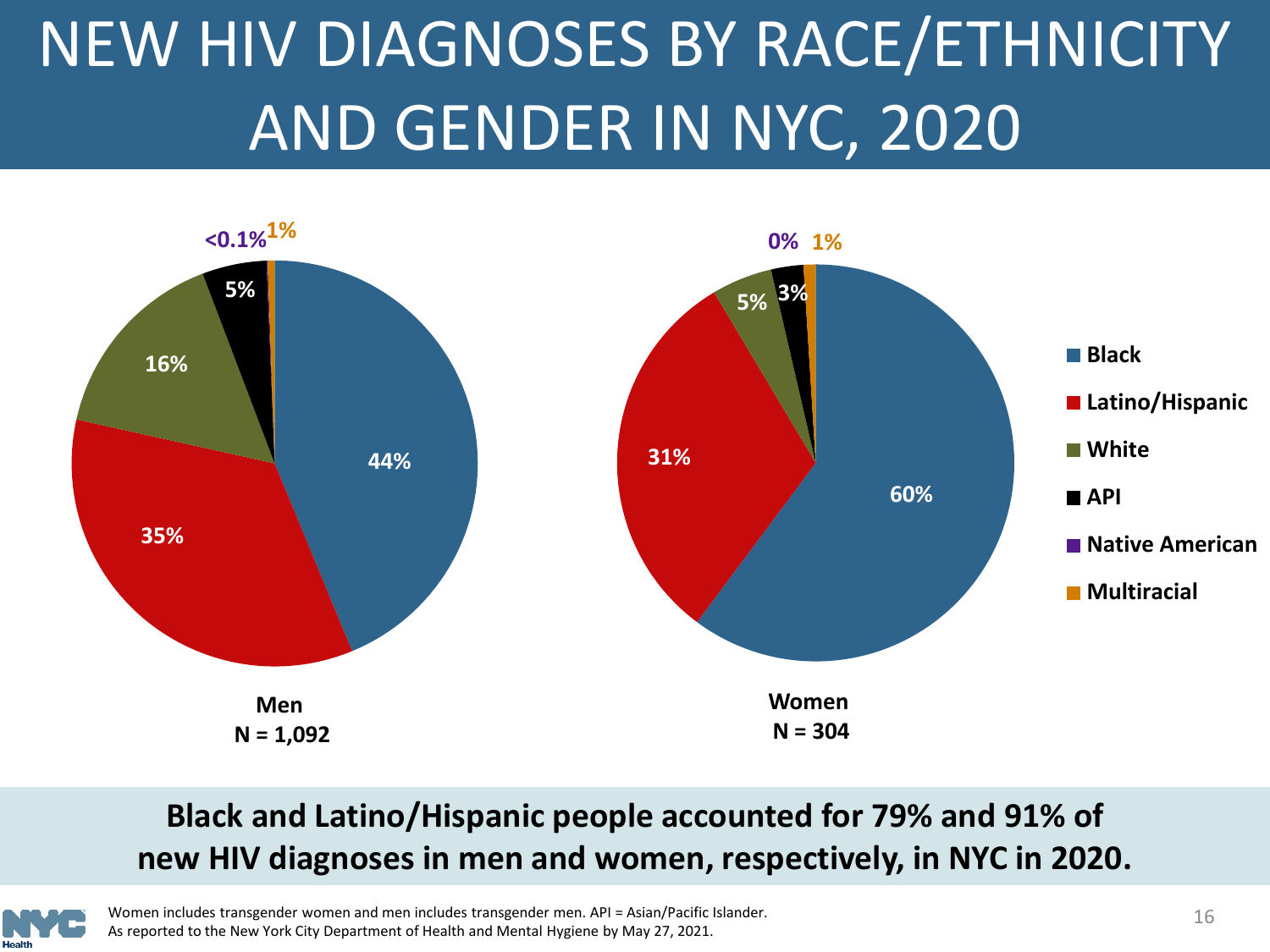# <span id="page-16-0"></span>NUMBER OF NEW HIV DIAGNOSES BY AGE IN NYC, 2016-2020



**The number of new HIV diagnoses decreased in almost all age groups in NYC between 2016 and 2020. The highest number of new HIV diagnoses was among people ages 20-29 years, followed by those ages 30-39 years.**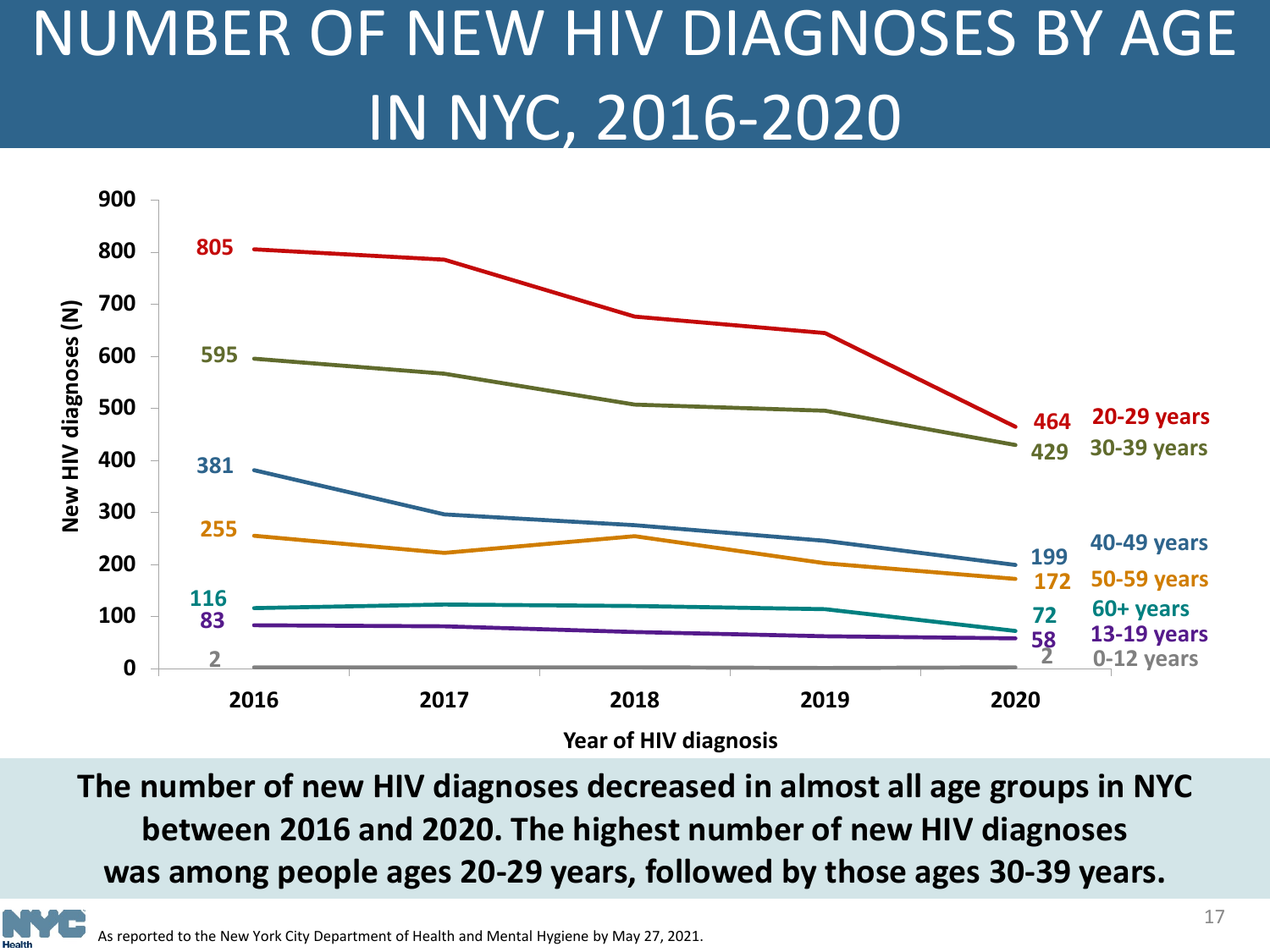### <span id="page-17-0"></span>NEW HIV DIAGNOSES BY AGE IN NYC, 2020



#### **People ages 20 to 39 accounted for nearly three-fifths of new HIV diagnoses in NYC in 2020.**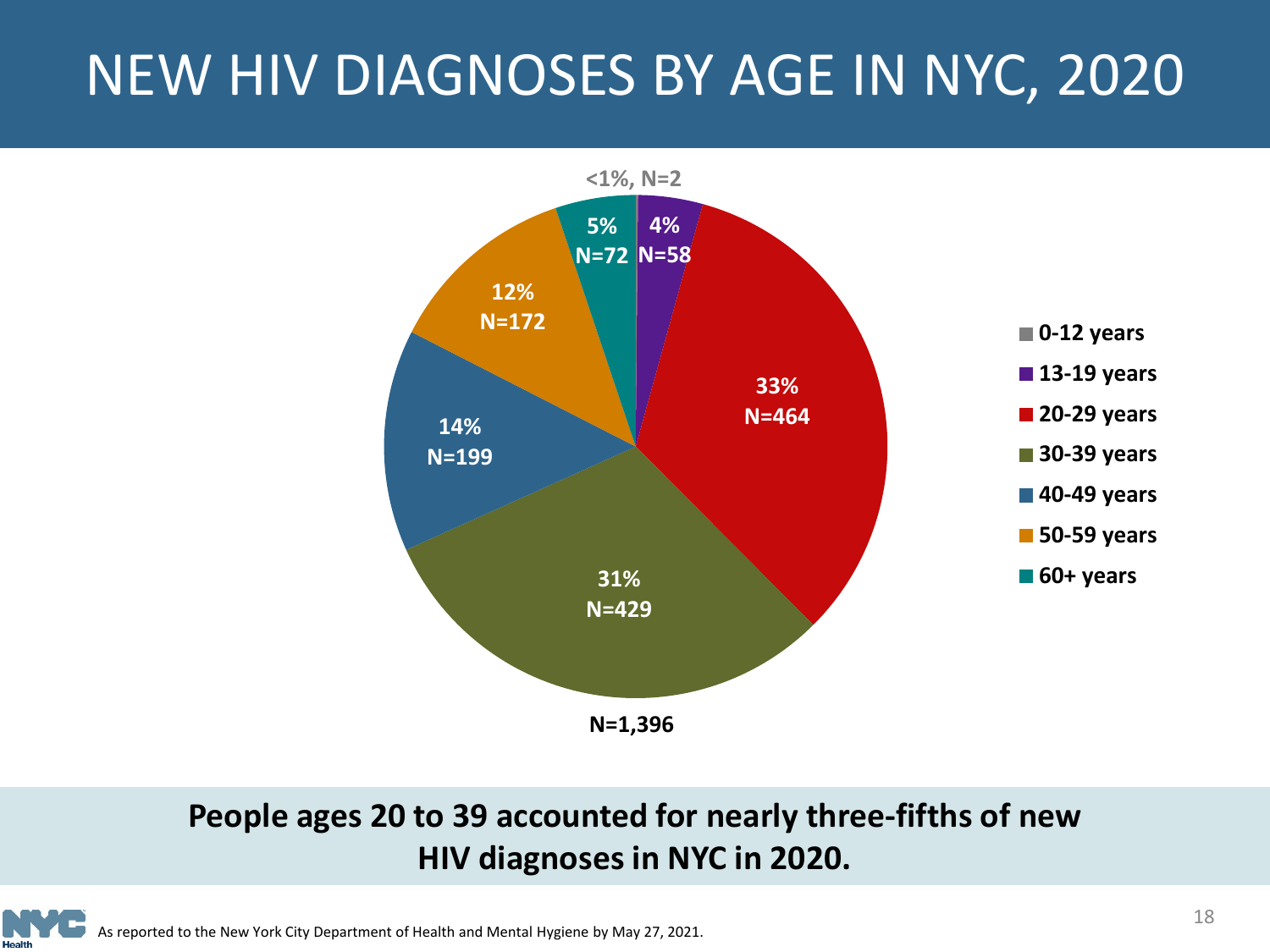### <span id="page-18-0"></span>NUMBER OF NEW HIV DIAGNOSES AMONG MEN BY AGE IN NYC, 2016-2020



#### **The number of new HIV diagnoses among men decreased or remained stable in all age groups in NYC between 2016 and 2020.**

Men includes transgender men.

For new HIV diagnoses among people ages 0-12, there were N=0 in 2016, N=1 in 2017, N=1 in 2018, N=0 in 2019, and N=0 in 2020. As reported to the New York City Department of Health and Mental Hygiene by May 27, 2021.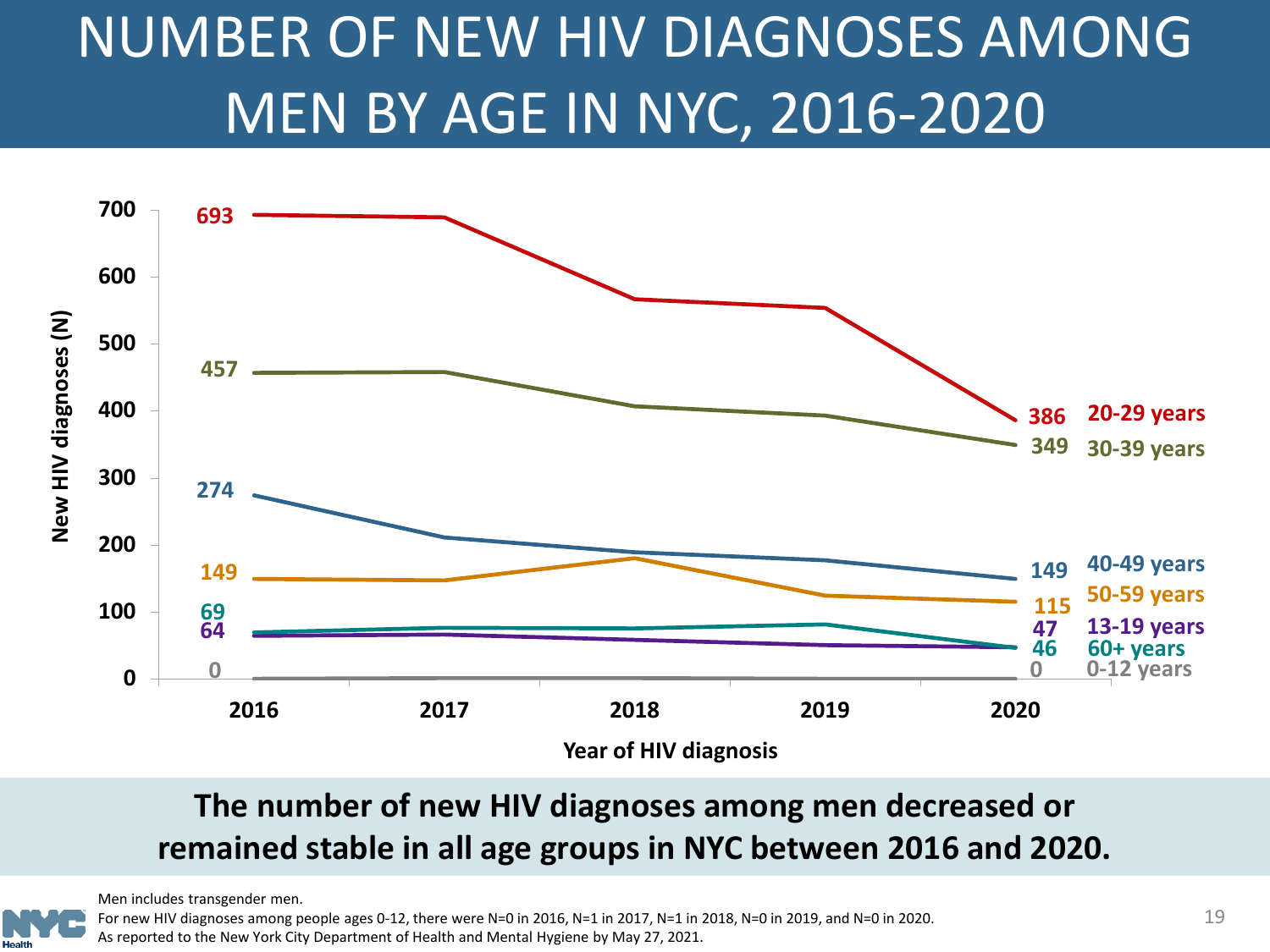### <span id="page-19-0"></span>RATES OF NEW HIV DIAGNOSES AMONG MEN BY AGE IN NYC, 2016-2020



#### **The rate of new HIV diagnoses among men decreased in almost all age groups in NYC between 2016 and 2020.**

Men includes transgender men.



Rates calculated using DOHMH 2016-2019 population estimates, modified from US Census Bureau intercensal population estimates, updated September 2021.

For new HIV diagnoses among people ages 0-12, there were N=0 in 2016, N=1 in 2017, N=1 in 2018, N=0 in 2019, and N=0 in 2020.

As reported to the New York City Department of Health and Mental Hygiene by May 27, 2021.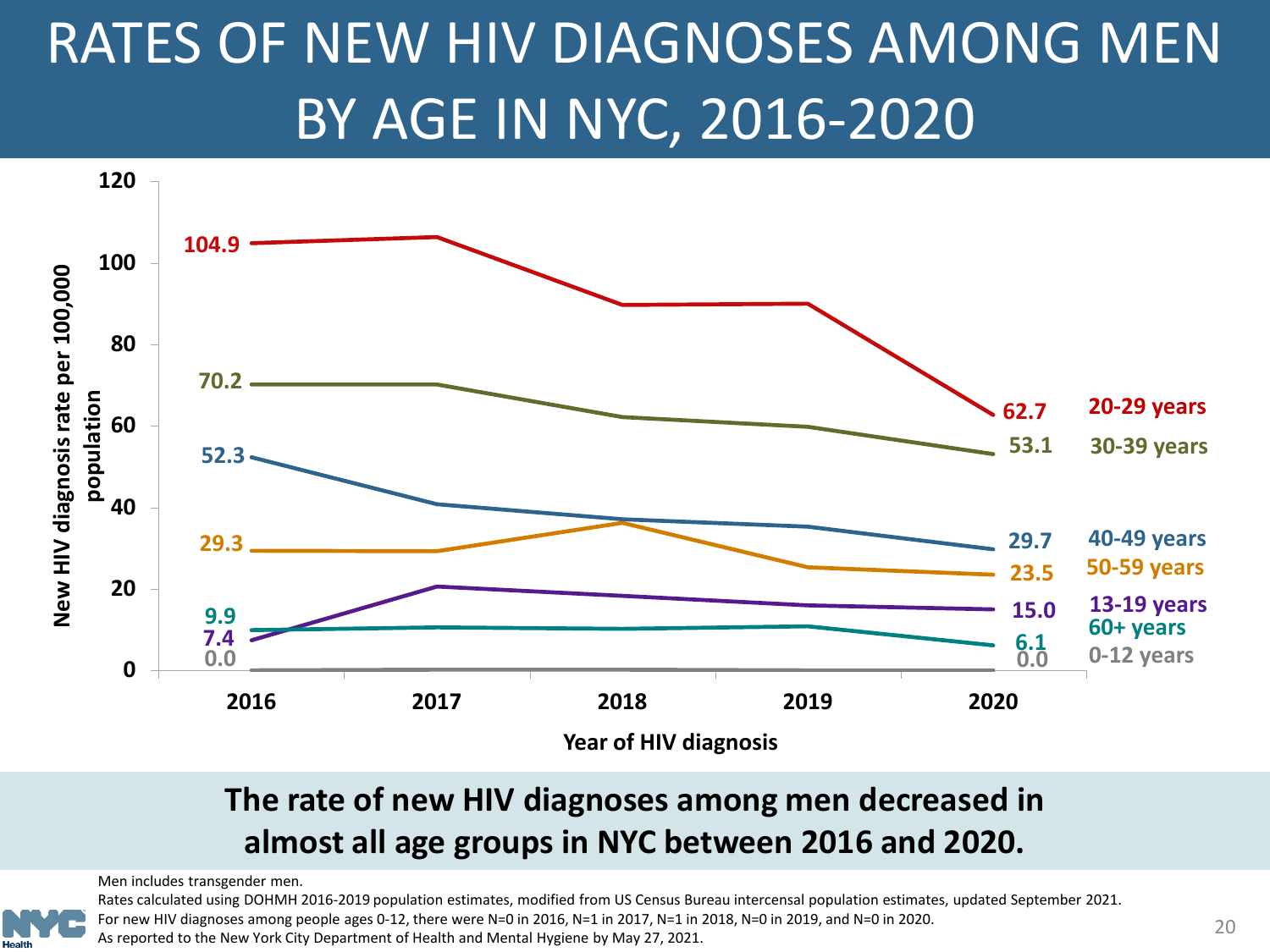## <span id="page-20-0"></span>NUMBER OF NEW HIV DIAGNOSES AMONG WOMEN BY AGE IN NYC, 2016-2020



**Year of HIV diagnosis**

**The number of new HIV diagnoses among women decreased or remained stable in all age groups in NYC between 2016 and 2020.**

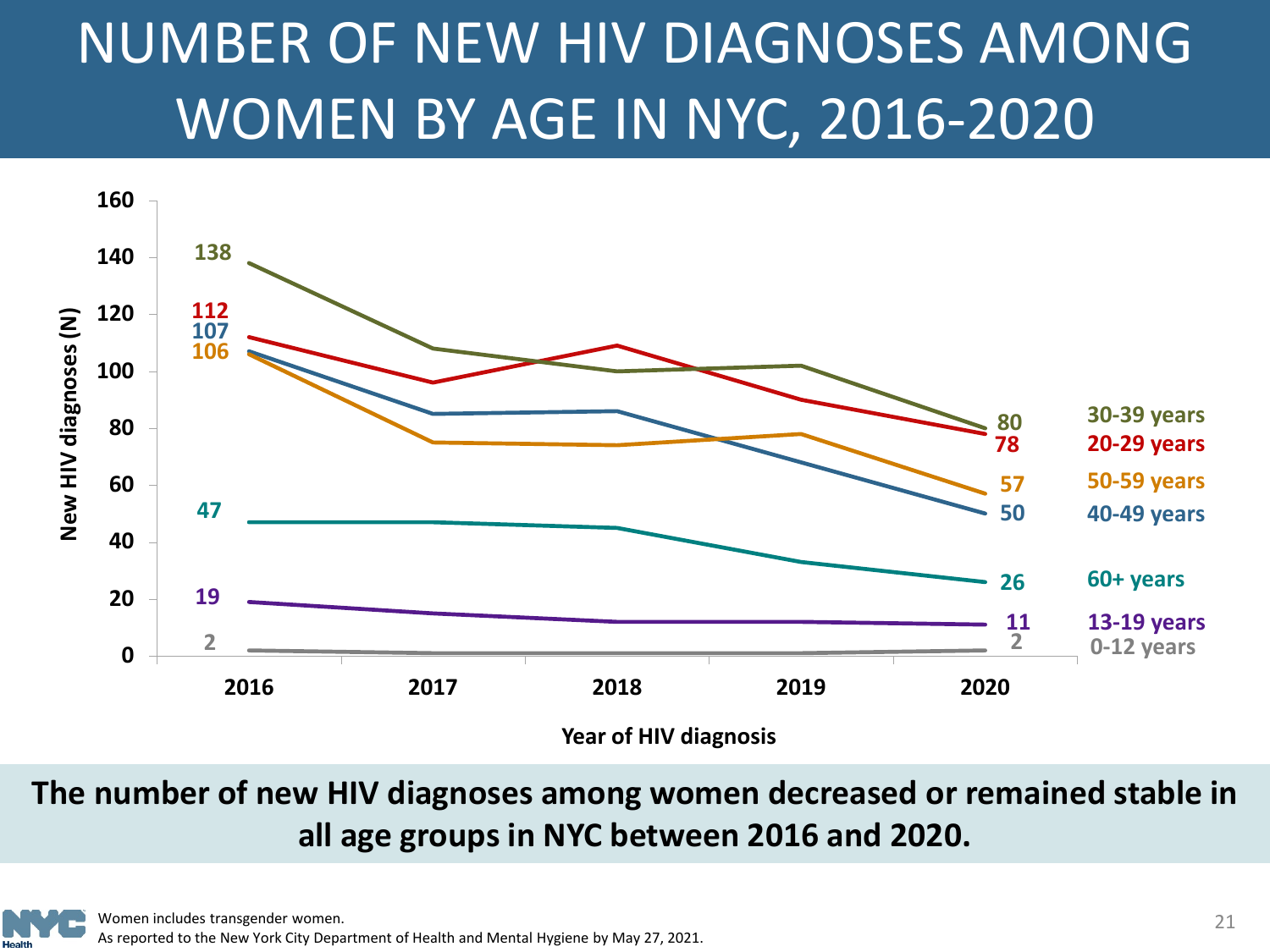### <span id="page-21-0"></span>RATES OF NEW HIV DIAGNOSES AMONG WOMEN BY AGE IN NYC, 2016-2020



**The rate of HIV diagnoses among women decreased or remained stable in all age groups in NYC between 2016 and 2020. Women ages 20-29 and 30-39 years had the highest HIV diagnosis rates in 2020.**

Women includes transgender women.



Rates calculated using DOHMH 2016-2019 population estimates, modified from US Census Bureau intercensal population estimates, updated September 2021. As reported to the New York City Department of Health and Mental Hygiene by May 27, 2021.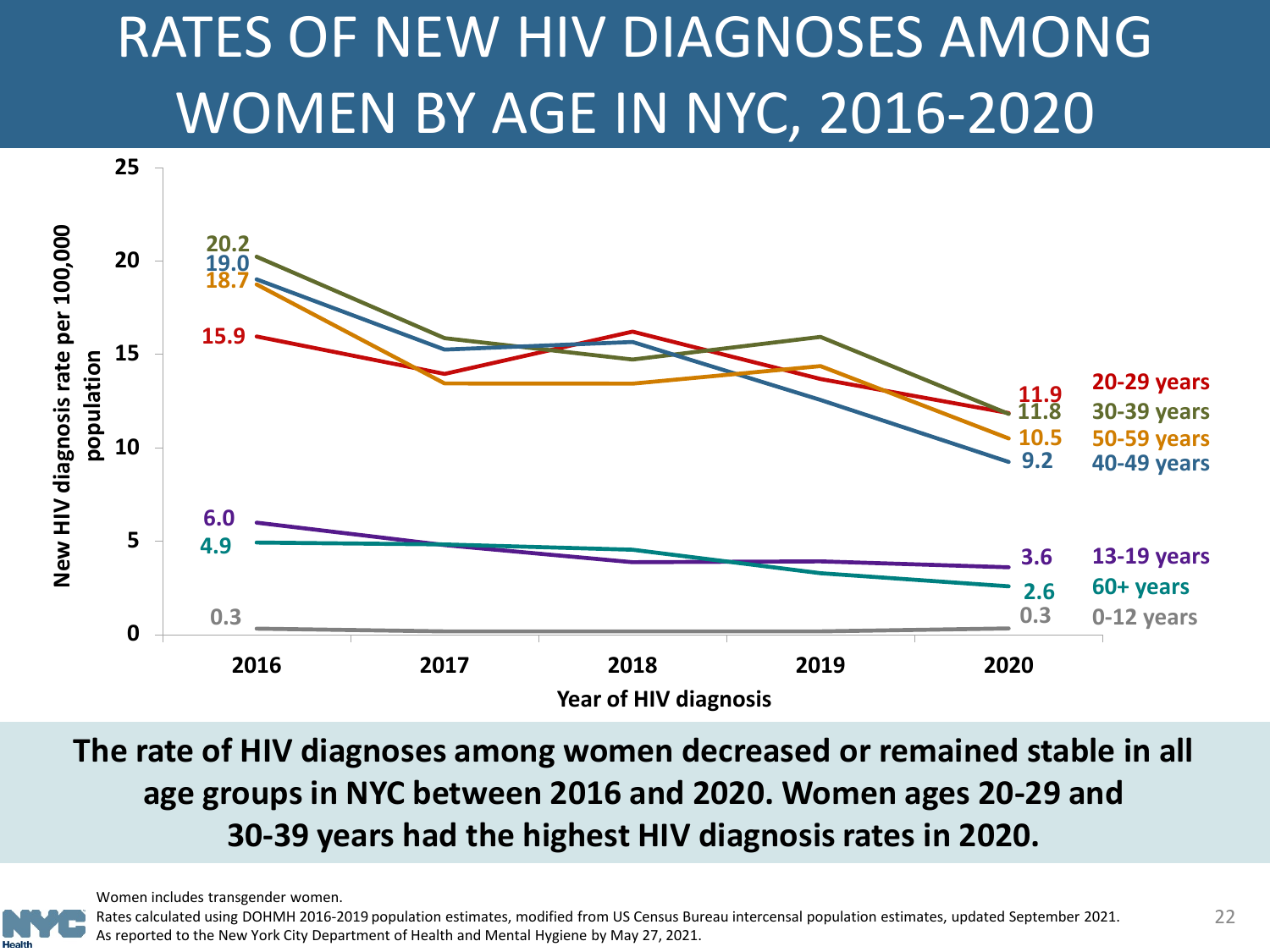# <span id="page-22-0"></span>NEW HIV DIAGNOSES BY AGE AND GENDER IN NYC, 2020



### **In NYC in 2020, newly diagnosed men were generally younger than newly diagnosed women.**



Women includes transgender women and men includes transgender men. As reported to the New York City Department of Health and Mental Hygiene by May 27, 2021.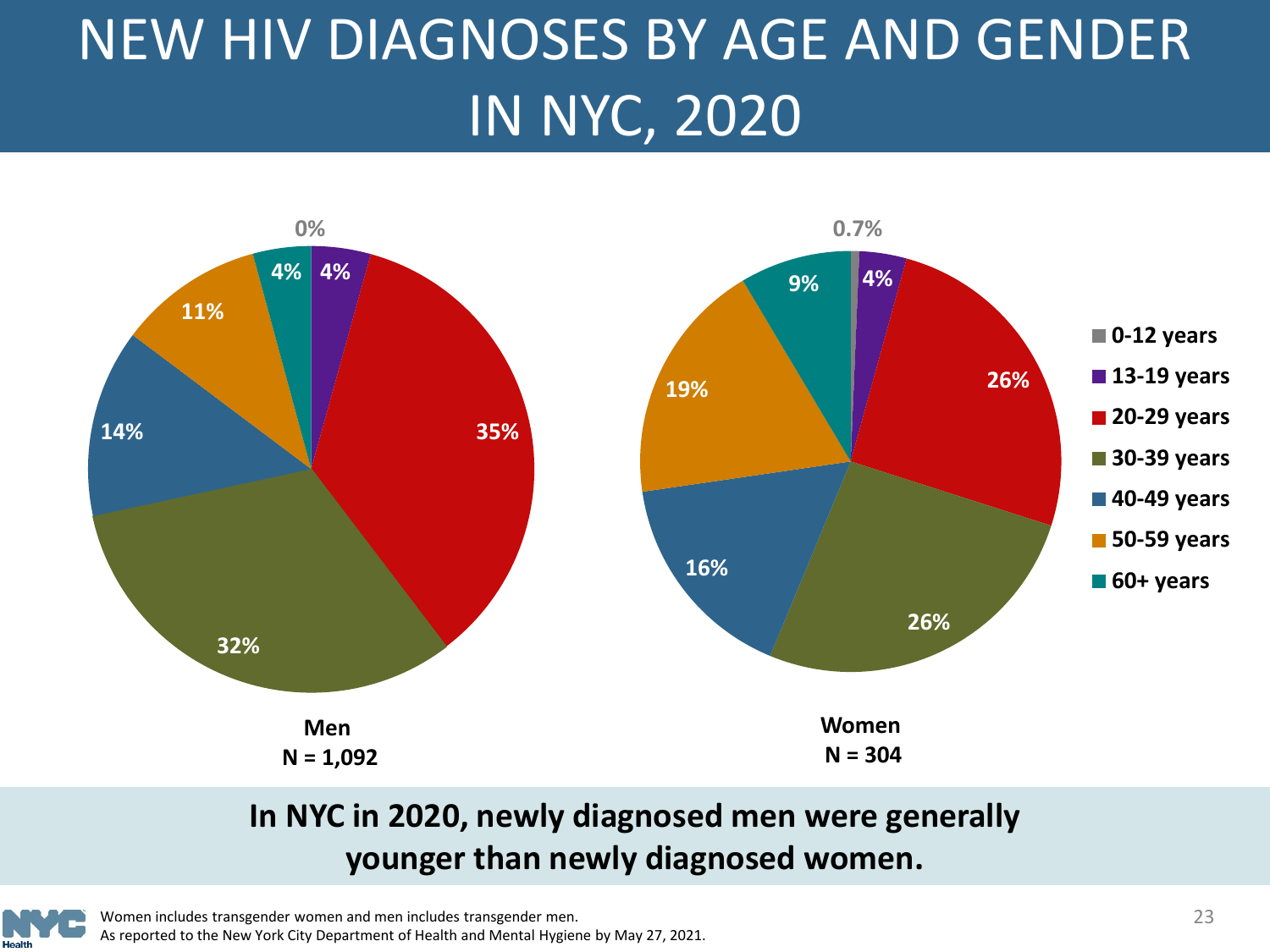# <span id="page-23-0"></span>NUMBER OF NEW HIV DIAGNOSES BY TRANSMISSION CATEGORY IN NYC, 2016-2029



#### **In NYC, the number of new HIV diagnoses decreased or remained stable in all transmission categories between 2016 and 2020.**

MSM=men who have sex with men; IDU=injection drug use history; TG-SC=transgender people with sexual contact. For new HIV diagnoses with "Other" transmission category, there were N=0 in 2016, N=1 in 2017, N=2 in 2018, N=0 in 2019, and N=0 in 2020. There were 489 people with an unknown transmission category in 2020. Data for people with an unknown transmission category are not shown. As reported to the New York City Department of Health and Mental Hygiene by May 27, 2021.

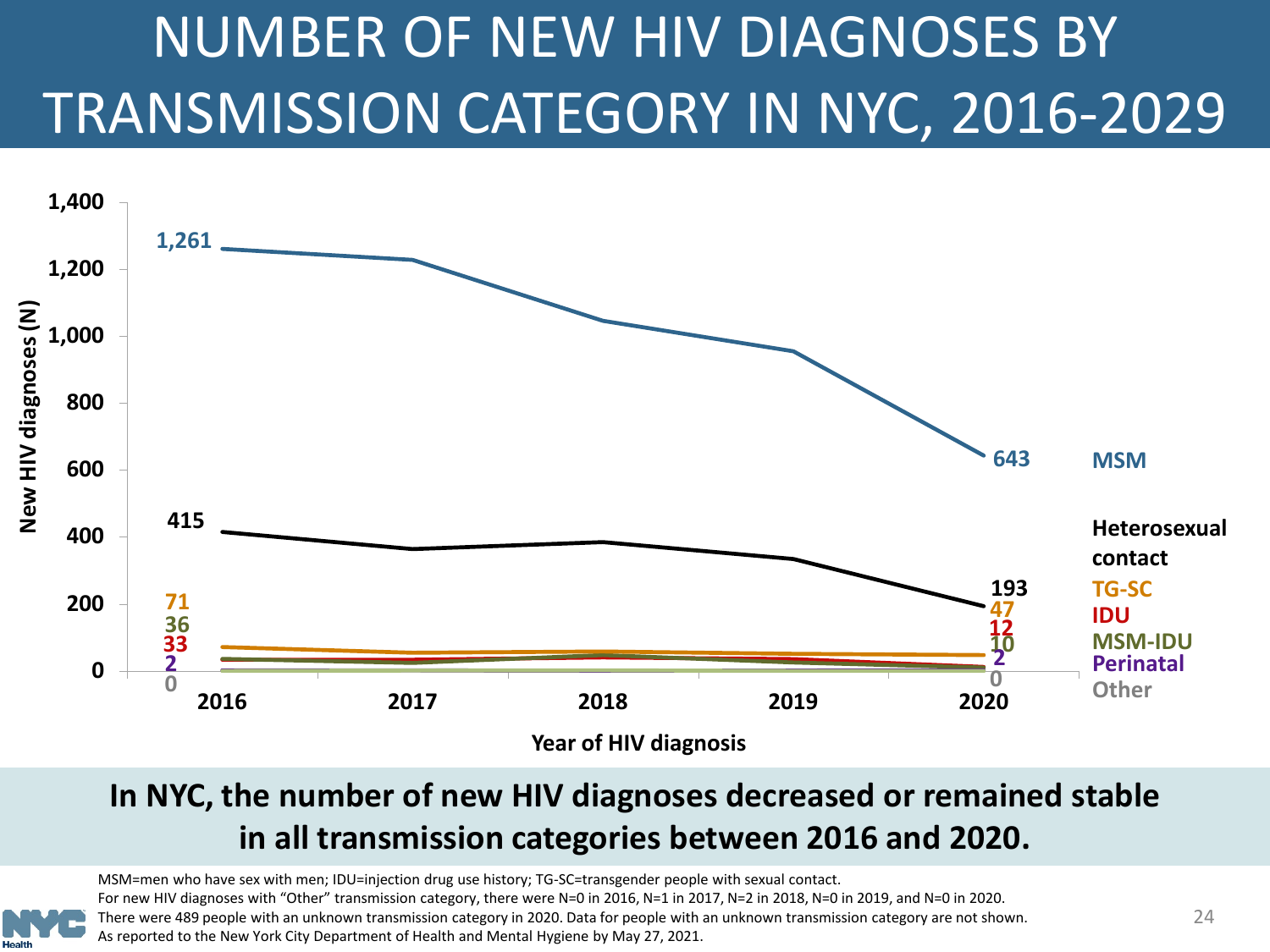### <span id="page-24-0"></span>NEW HIV DIAGNOSES BY TRANSMISSION CATEGORY IN NYC, 2020



#### **MSM accounted for the greatest proportion of new HIV diagnoses in NYC in 2020.**

MSM=men who have sex with men; IDU=injection drug use history; TG-SC=transgender people with sexual contact.

Reduced health care services and limited surveillance investigations in 2020 because of the COVID-19 public health emergency contributed to a higher proportion

of newly diagnosed people with an unknown transmission category.

As reported to the New York City Department of Health and Mental Hygiene by May 27, 2021.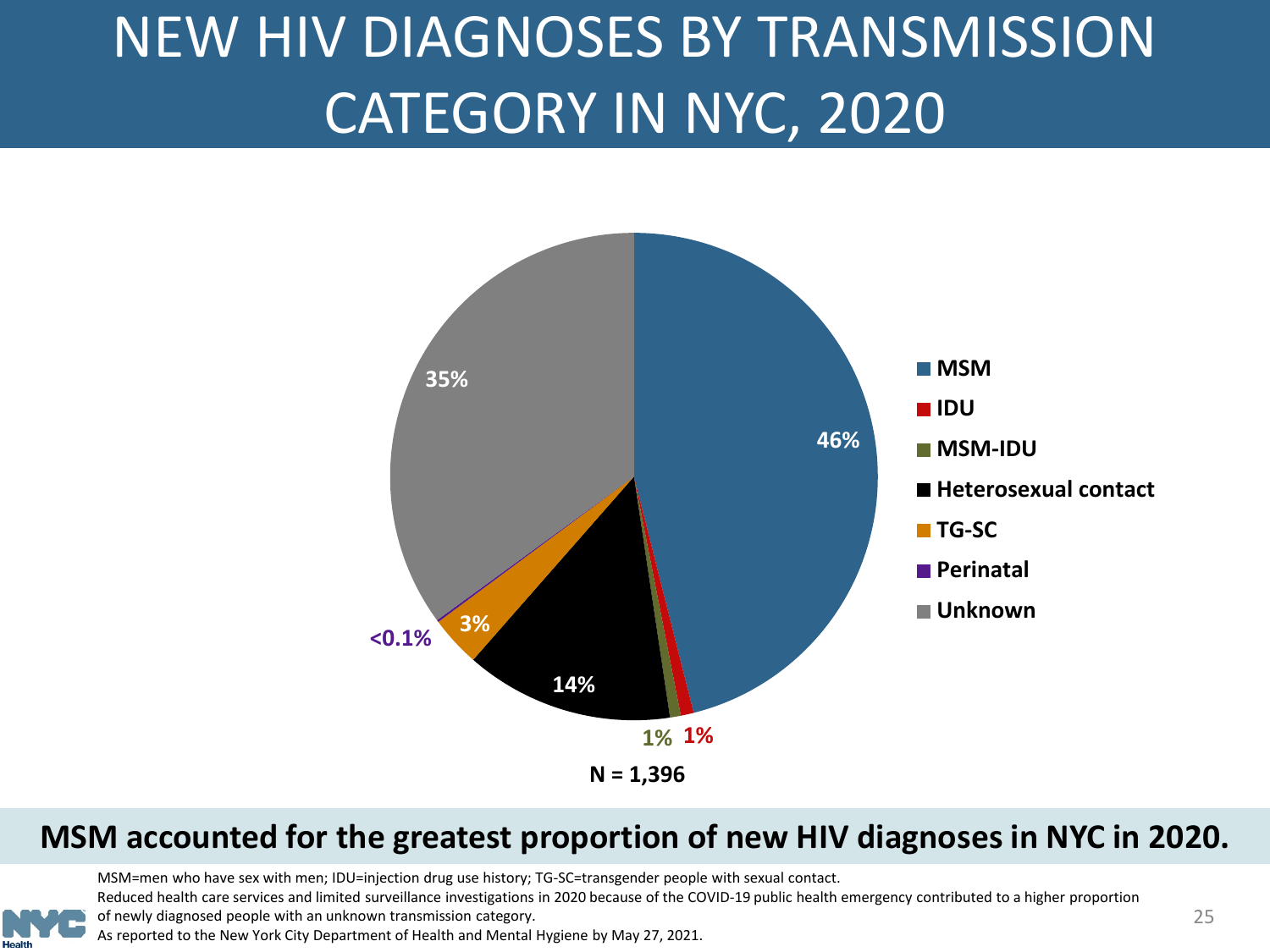### <span id="page-25-0"></span>NUMBER OF NEW HIV DIAGNOSES AMONG MEN BY TRANSMISSION CATEGORY IN NYC, 2016-2020



#### **The number of new HIV diagnoses decreased among men in almost all transmission categories in NYC between 2016 and 2020.**

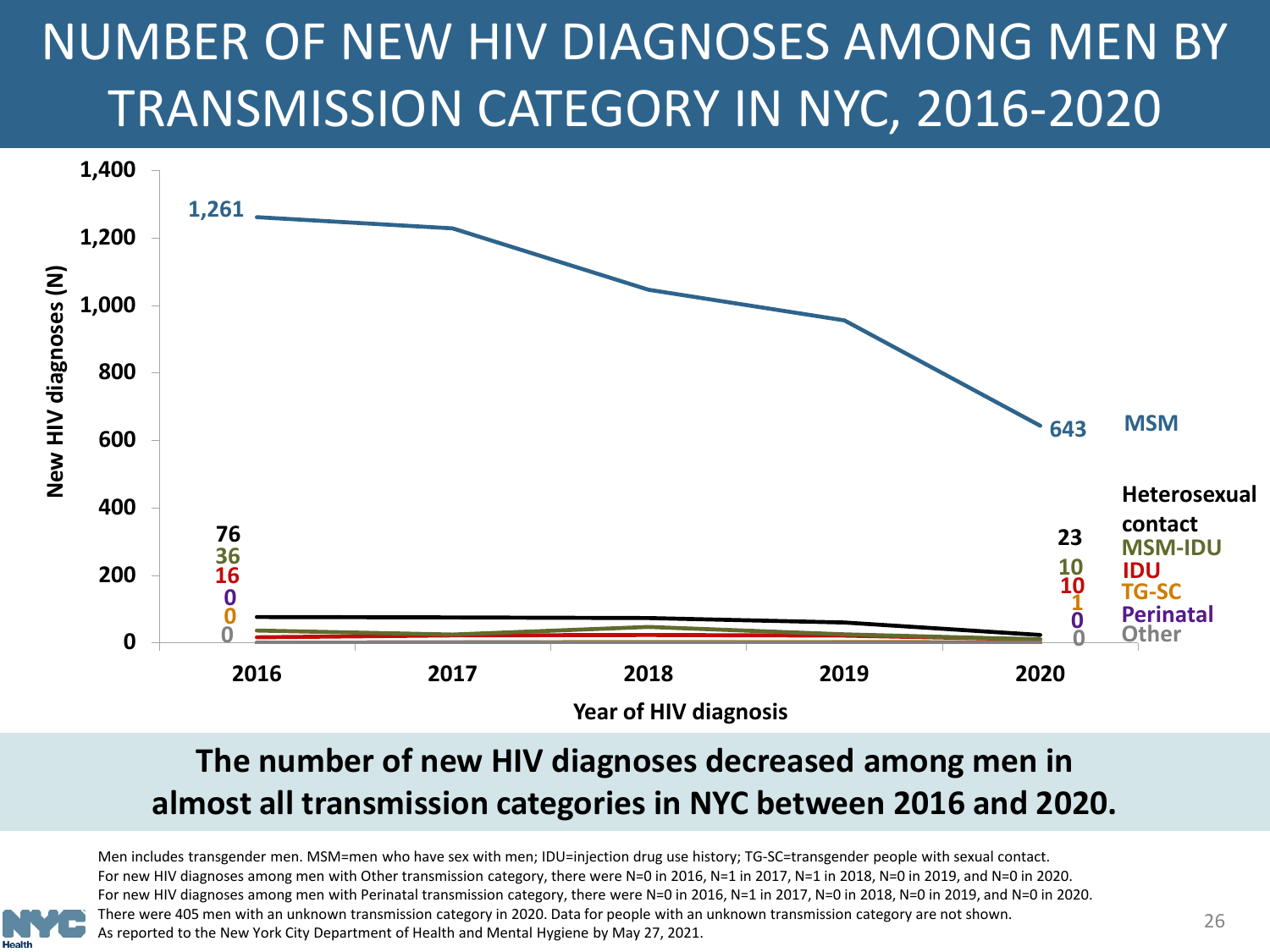### <span id="page-26-0"></span>NUMBER OF NEW HIV DIAGNOSES AMONG WOMEN BY TRANSMISSION CATEGORY IN NYC, 2016-2020



#### **The number of new HIV diagnoses decreased or remained stable among women in all transmission categories in NYC between 2016 and 2020.**

Women includes transgender women. TG-SC=transgender people with sexual contact; IDU=injection drug use history. For new HIV diagnoses among women with Other transmission category, there were N=0 in 2016, N=0 in 2011, N=1 in 2018, N=0 in 2019, and N=0 in 2020. There were 84 women with an unknown transmission category in 2020. Data for people with an unknown transmission category are not shown. As reported to the New York City Department of Health and Mental Hygiene by May 27, 2021.

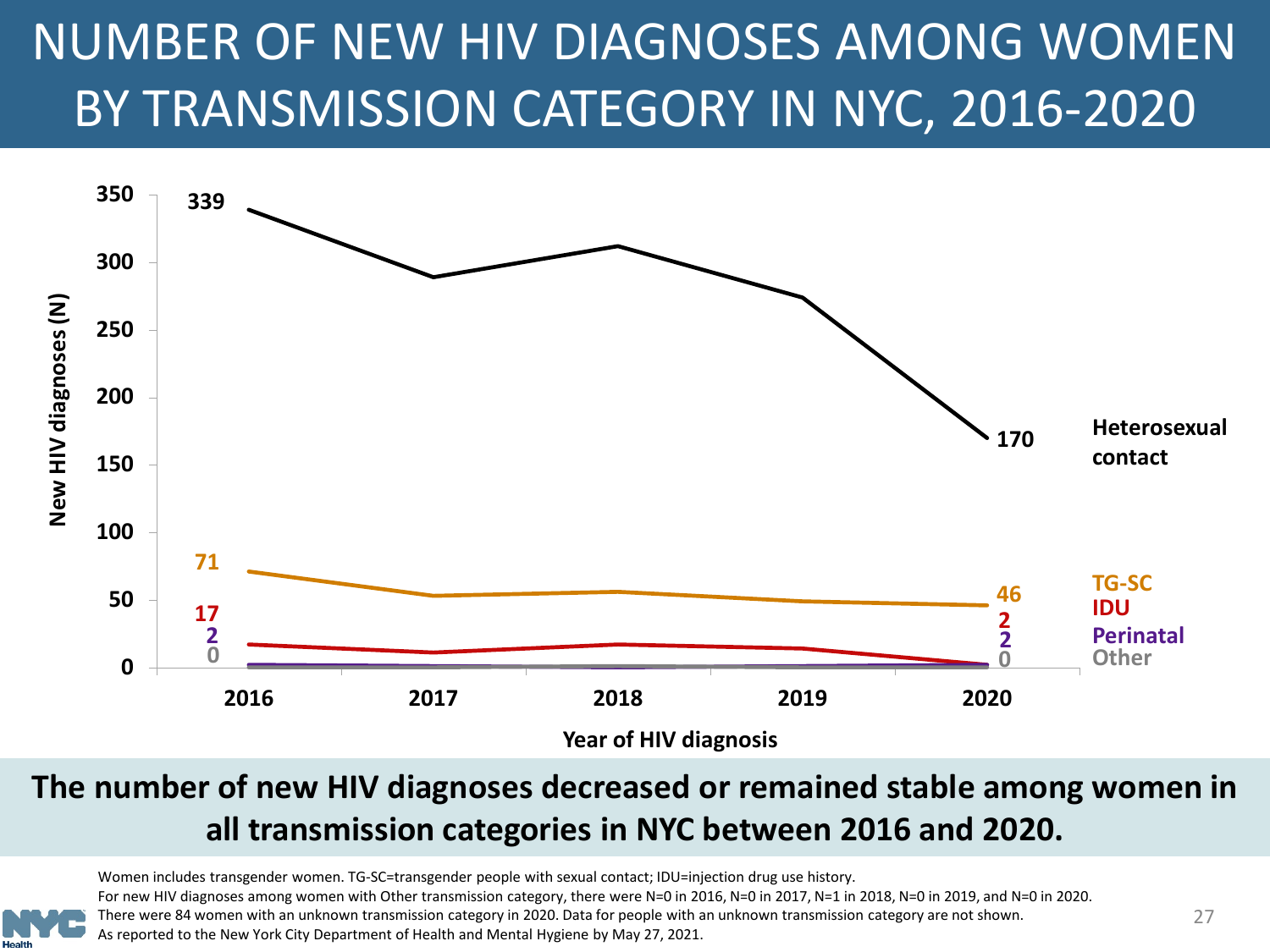## <span id="page-27-0"></span>NEW HIV DIAGNOSES BY TRANSMISSION CATEGORY AND GENDER IN NYC, 2020



### **Men who have sex with men and women with heterosexual contact accounted for the majority of new HIV diagnoses in NYC in 2020 among men and women, respectively.**

Women includes transgender women and men includes transgender men. MSM=men who have sex with men; IDU=injection drug use history; TG-SC=transgender people with sexual contact.



Reduced health care services and limited surveillance investigations in 2020 because of the COVID-19 public health emergency contributed to a higher proportion of newly diagnosed people with an unknown transmission category.

As reported to the New York City Department of Health and Mental Hygiene by May 27, 2021.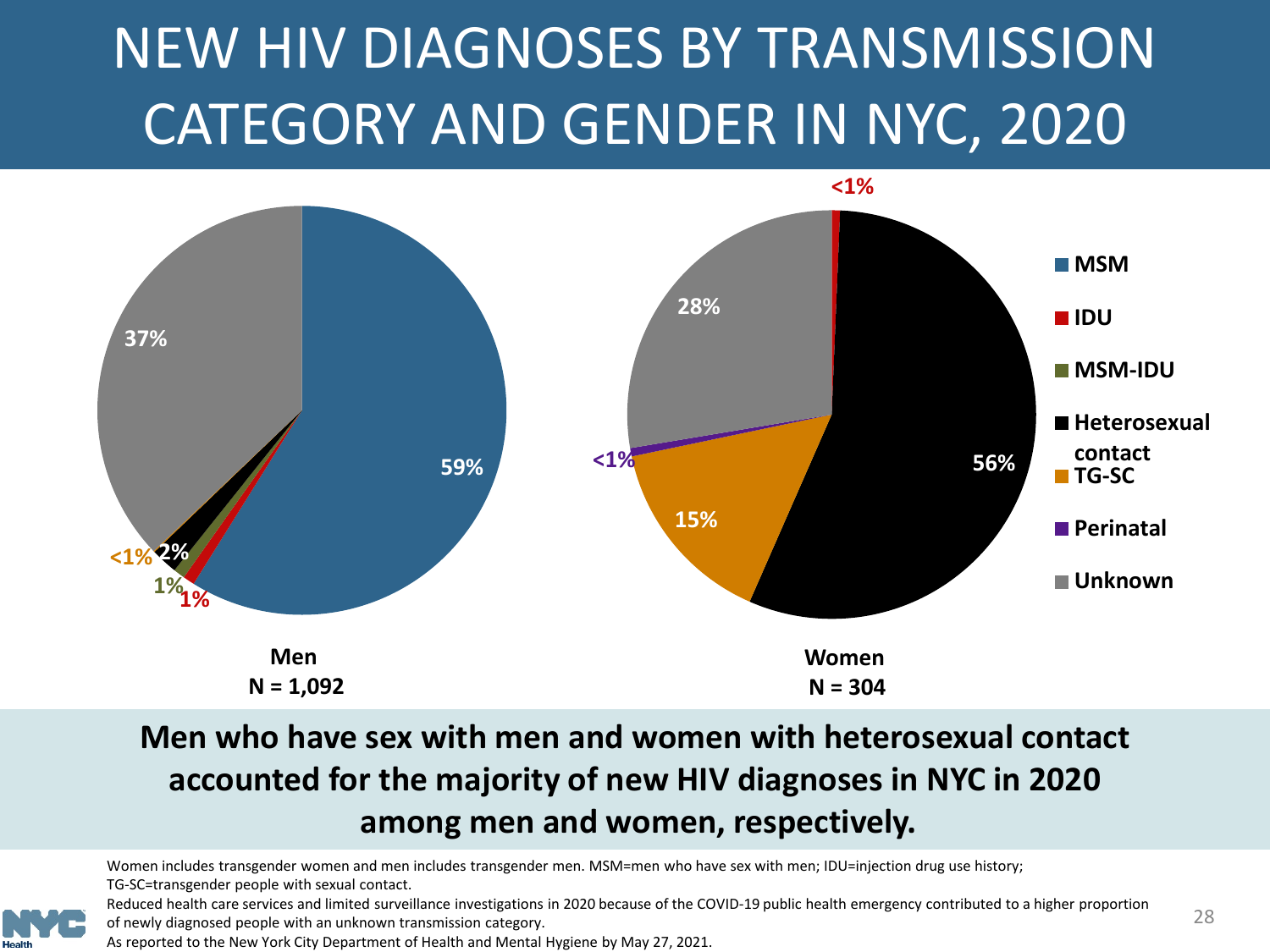### <span id="page-28-0"></span>NUMBER OF NEW HIV DIAGNOSES BY BOROUGH IN NYC, 2016-2020



**Year of HIV diagnosis**

#### **In NYC, the number of new HIV diagnoses decreased in all boroughs between 2016 and 2020.**

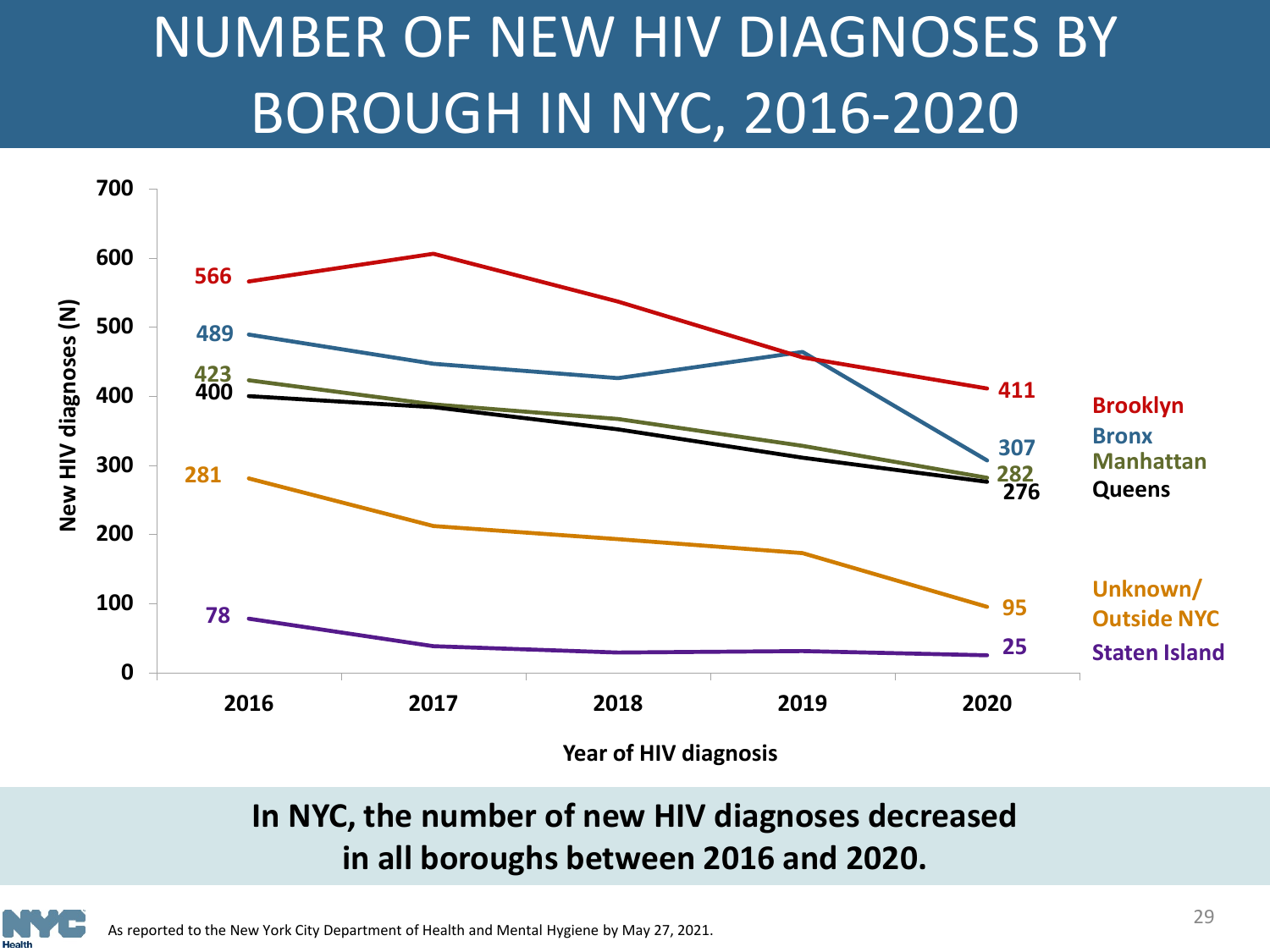### <span id="page-29-0"></span>RATES OF NEW HIV DIAGNOSES BY BOROUGH IN NYC, 2016-2020



#### **The rate of new HIV diagnoses decreased in all boroughs between 2016 and 2020.**



30 New diagnoses in people residing outside of NYC or with an unknown borough of residence (N = 95 in 2020) are not shown. Rates calculated using DOHMH 2016-2019 population estimates, modified from US Census Bureau intercensal population estimates, updated September 2021. As reported to the New York City Department of Health and Mental Hygiene by May 27, 2021.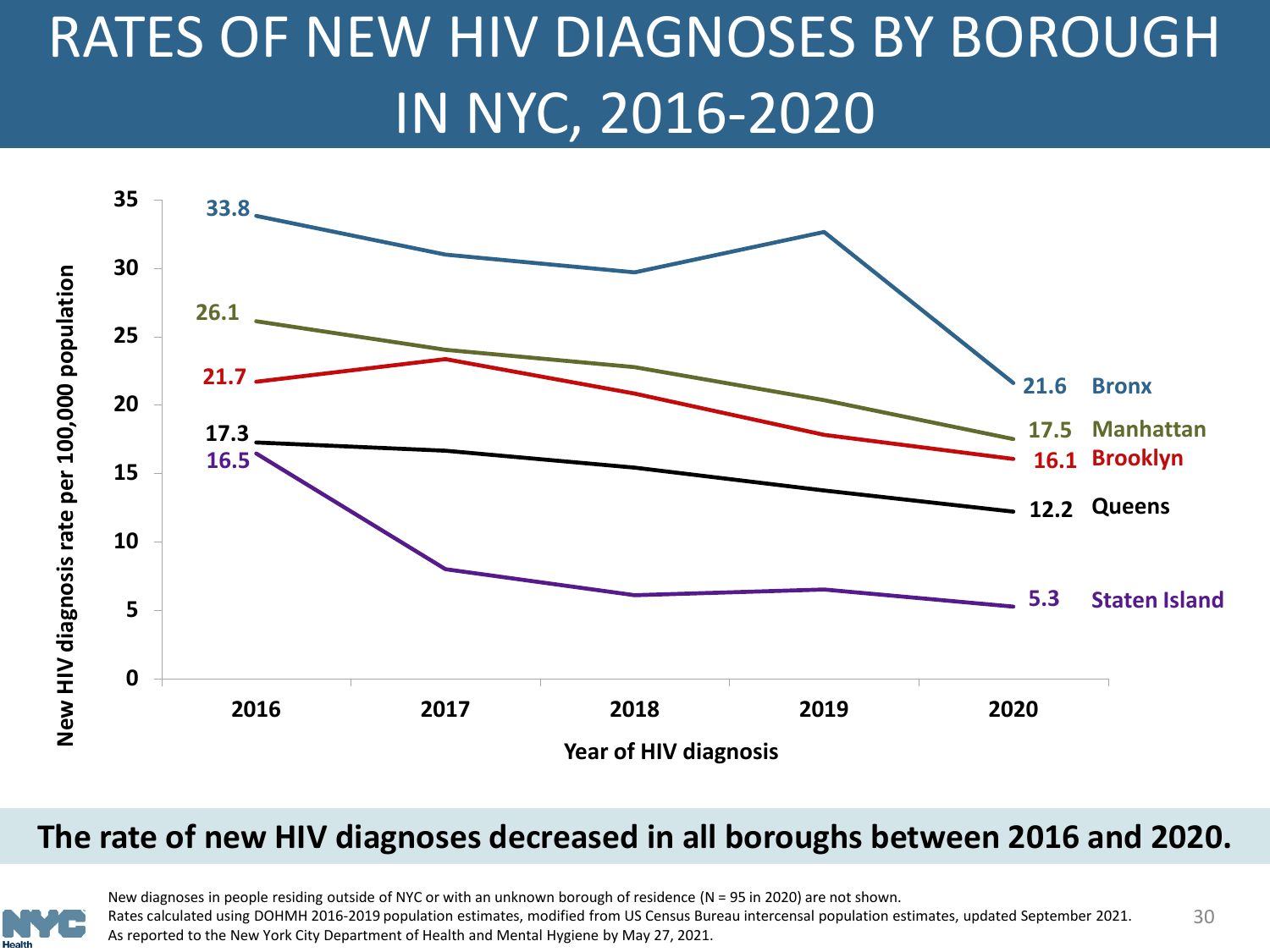# <span id="page-30-0"></span>NEW HIV DIAGNOSES BY BOROUGH IN NYC, 2020



**N = 1,396**

### **The Bronx and Brooklyn cumulatively accounted for more than half of new HIV diagnoses in NYC in 2020.**

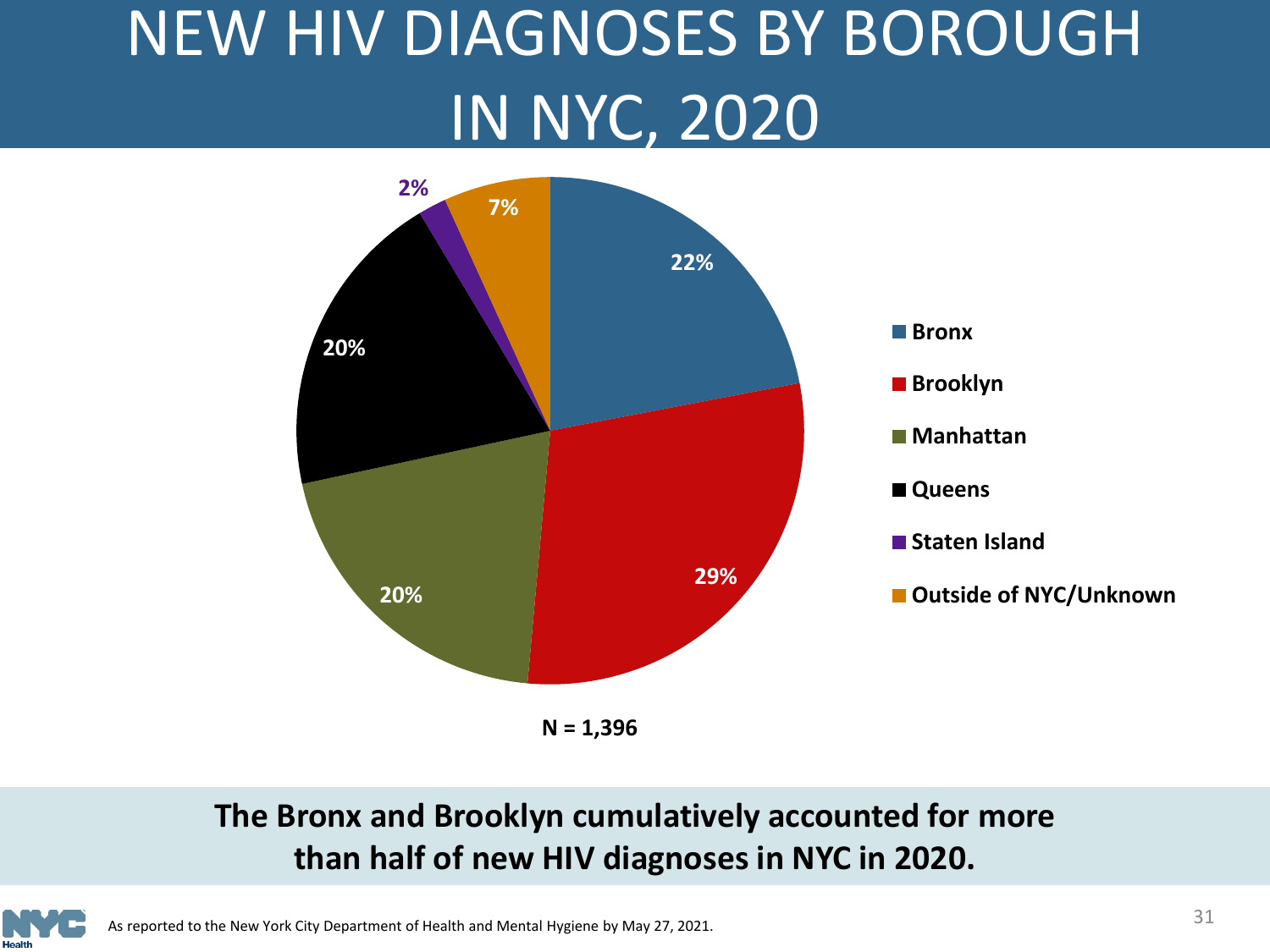## <span id="page-31-0"></span>PERCENTAGE OF NEW HIV DIAGNOSES AND POPULATION BY BOROUGH<sup>1</sup> IN NYC, 2020



#### **In NYC in 2020, the Bronx and Manhattan were disproportionately impacted by new HIV diagnoses compared to the population distribution in NYC.**

1There were N=95 new diagnoses with a residence outside NYC at diagnosis in 2020. These are not shown and are excluded from percentage calculations. 2NYC population calculated from US Census intercensal estimates, American Community Survey 2019.

As reported to the New York City Department of Health and Mental Hygiene by May 27, 2021.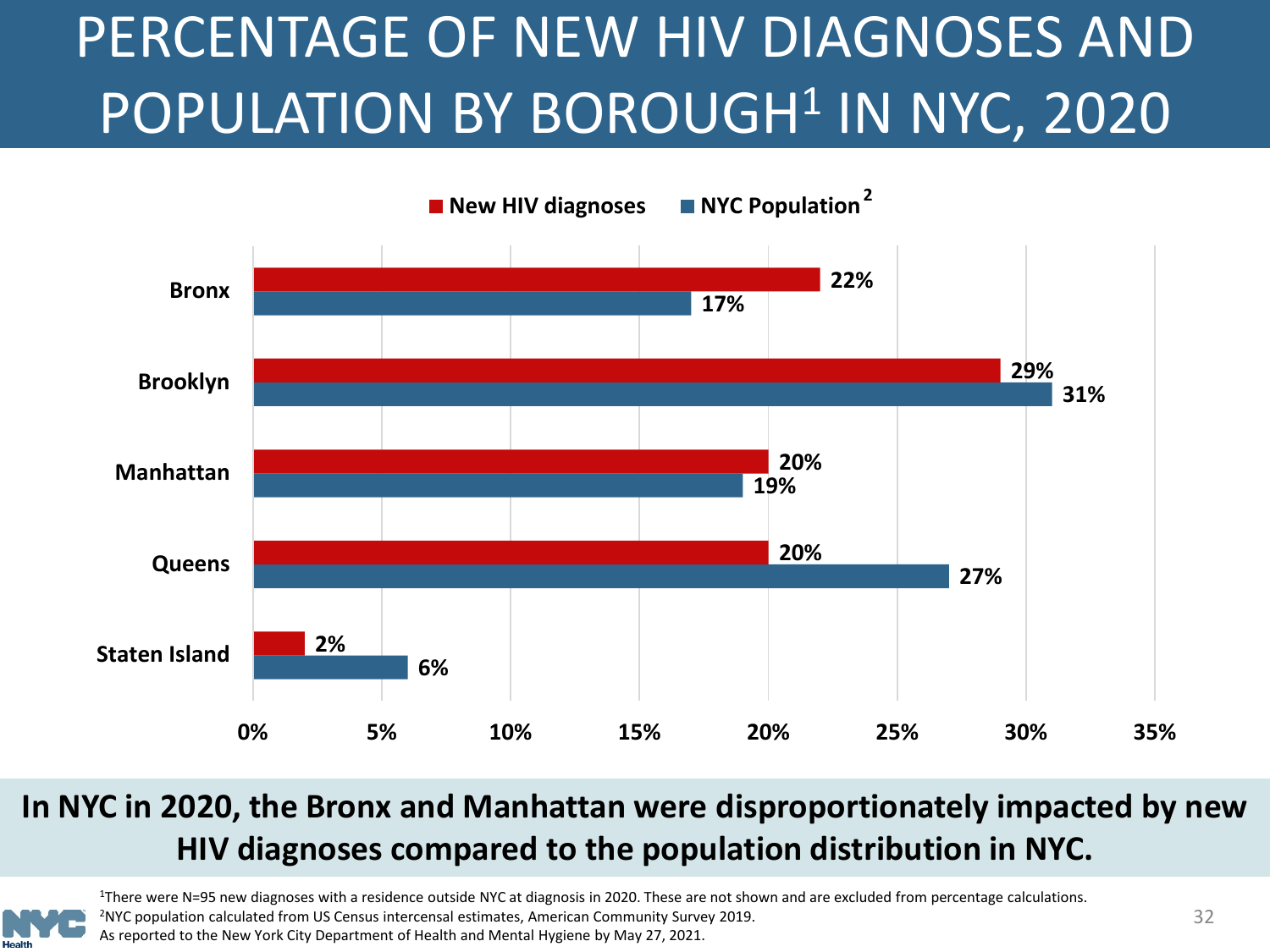### <span id="page-32-0"></span>NEW HIV DIAGNOSES BY BOROUGH AND GENDER IN NYC, 2020



#### **Nearly half of newly HIV diagnosed men and more than half of newly diagnosed women lived in Brooklyn and the Bronx in 2020.**

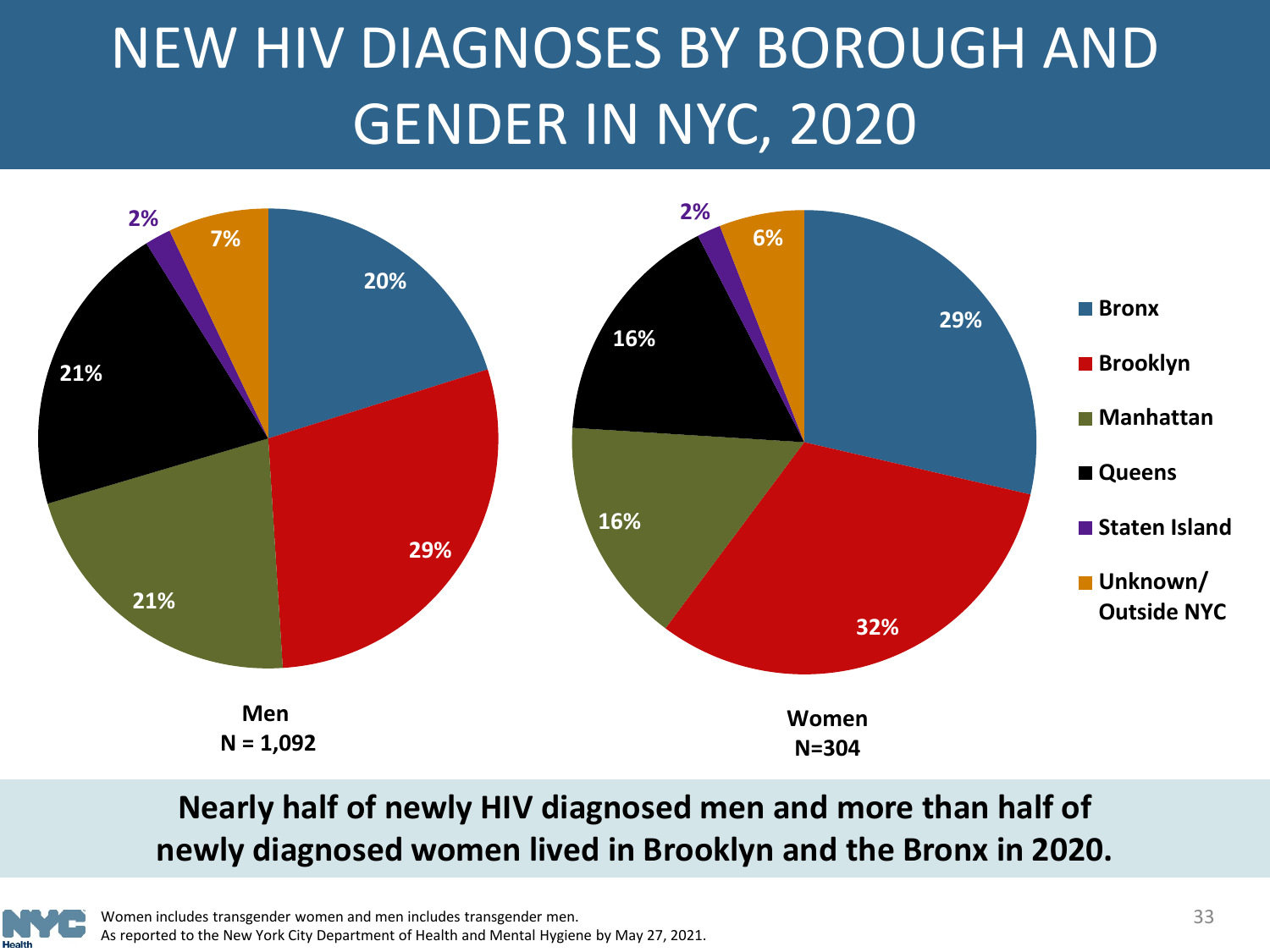## <span id="page-33-0"></span>NUMBER OF NEW HIV DIAGNOSES BY AREA-BASED POVERTY LEVEL IN NYC, 2016-2020



#### **The number of new HIV diagnoses decreased in neighborhoods of all area-based poverty levels in NYC between 2016 and 2020.**



FPL = Federal Poverty Level.

Unknown poverty category includes people newly diagnosed with HIV and living outside of NYC at diagnosis (N = 100 in 2020). As reported to the New York City Department of Health and Mental Hygiene by May 27, 2021.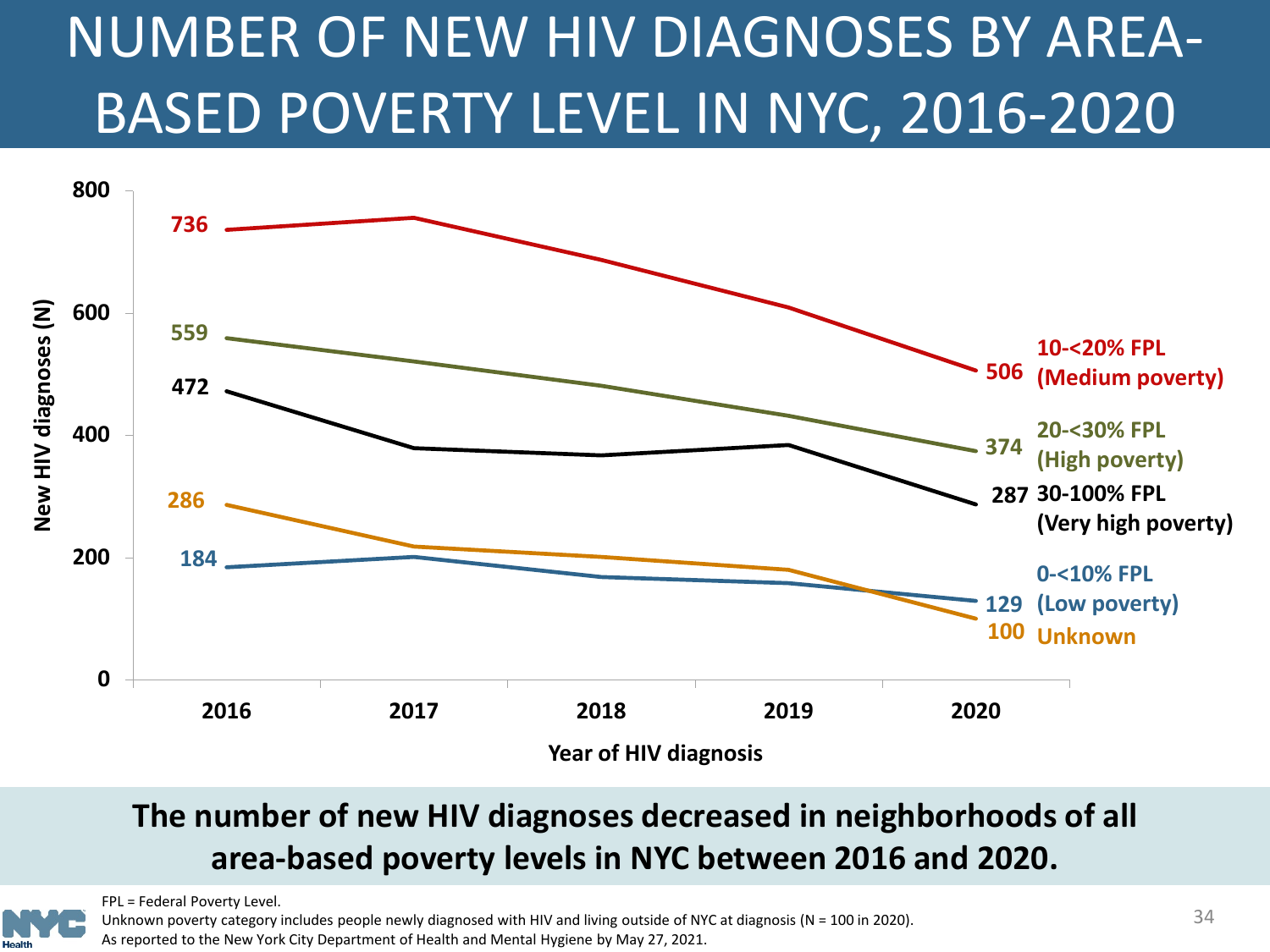### <span id="page-34-0"></span>RATES OF NEW HIV DIAGNOSES BY AREA-BASED POVERTY LEVEL IN NYC, 2016-2020



#### **In NYC in 2020, neighborhoods with higher levels of poverty had higher HIV diagnosis rates.**

FPL = Federal Poverty Level.

Unknown poverty category includes people newly diagnosed with HIV and living outside of NYC at diagnosis (N = 100 in 2020).

Rates calculated using DOHMH 2016-2019 population estimates, modified from US Census Bureau intercensal population estimates, updated September 2021. As reported to the New York City Department of Health and Mental Hygiene by May 27, 2021.

35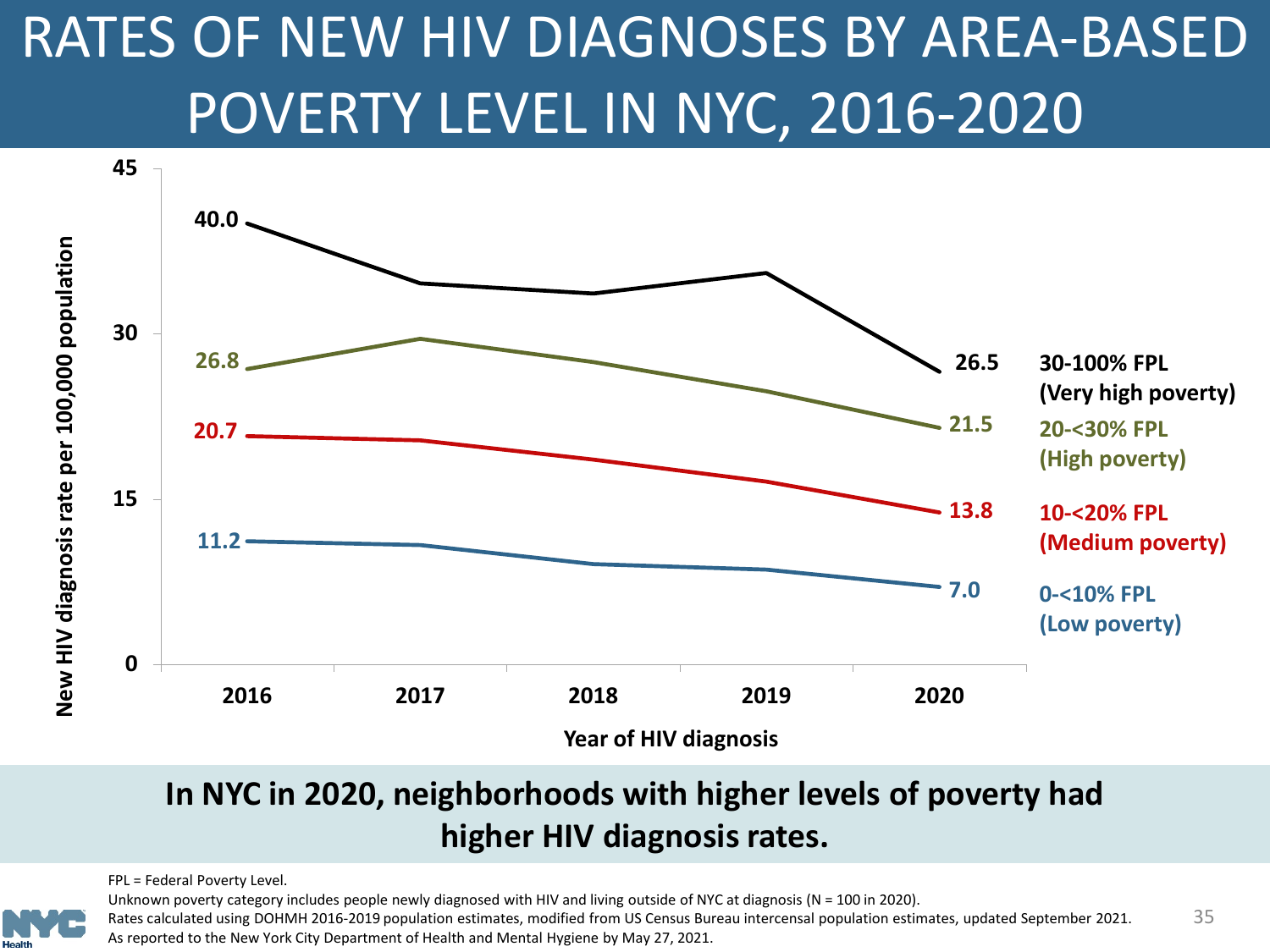# <span id="page-35-0"></span>RATES OF NEW HIV DIAGNOSES BY ZIP CODE IN NYC, 2020



**NYC neighborhoods with the highest rates of new HIV diagnoses in 2019 were Chelsea – Clinton, High Bridge – Morrisania and Central Harlem – Morningside Heights.**



Rates calculated using DOHMH 2016-2019 population estimates, modified from US Census Bureau intercensal population estimates, updated September 2021. As reported to the New York City Department of Health and Mental Hygiene by May 27, 2021.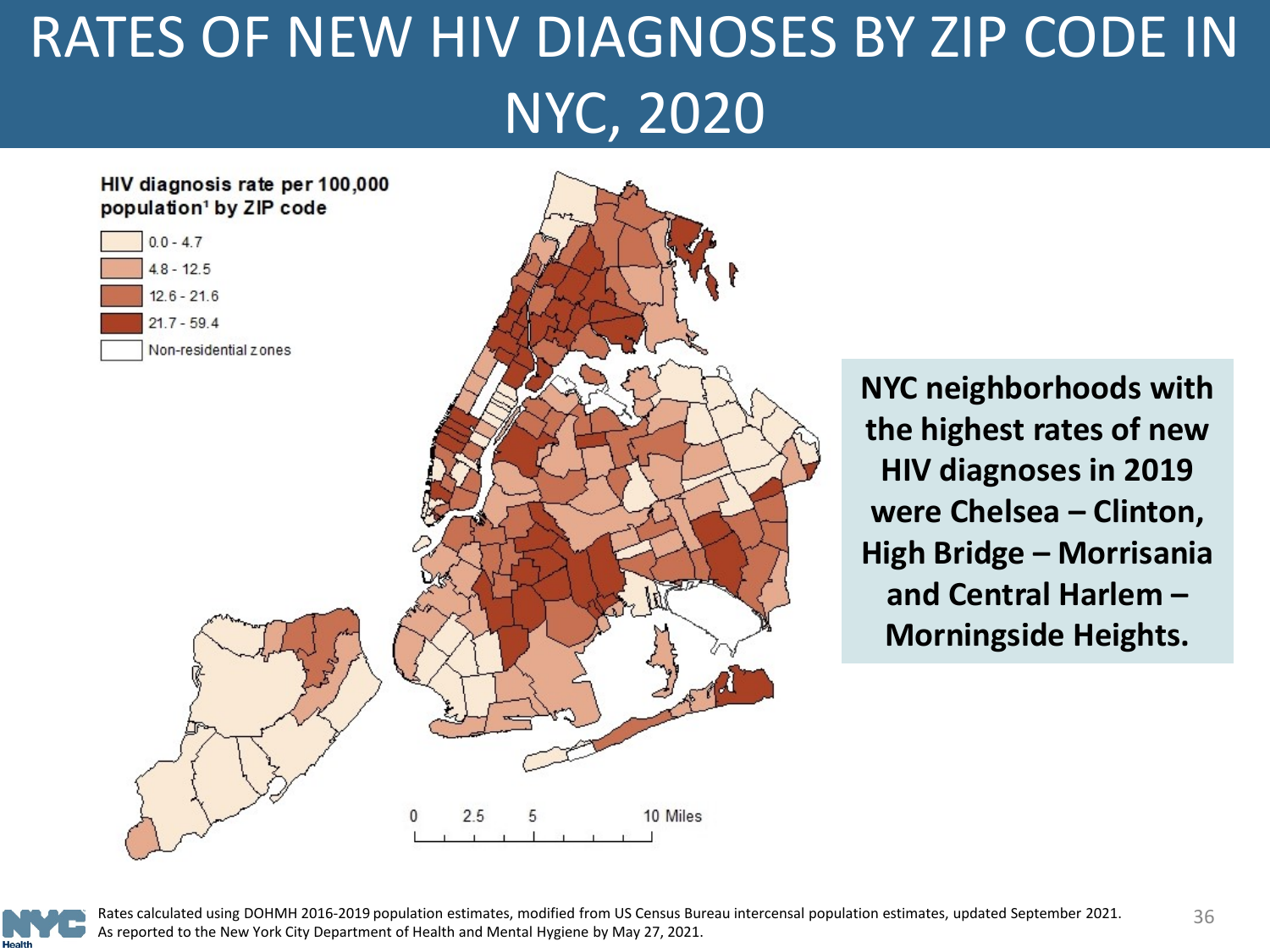# <span id="page-36-0"></span>DEATHS AMONG PEOPLE WITH HIV IN NYC, 2016-2020



**While the age-adjusted death rate among people with HIV decreased in NYC between 2016 and 2020, there was an increase in the number of deaths among PWH in the same time period.**

1Death data for 2020 are incomplete.

Death rates age-adjusted to the NYC Census 2010 population. People newly diagnosed at death were excluded from the numerator. As reported to the New York City Department of Health and Mental Hygiene by May 27, 2021.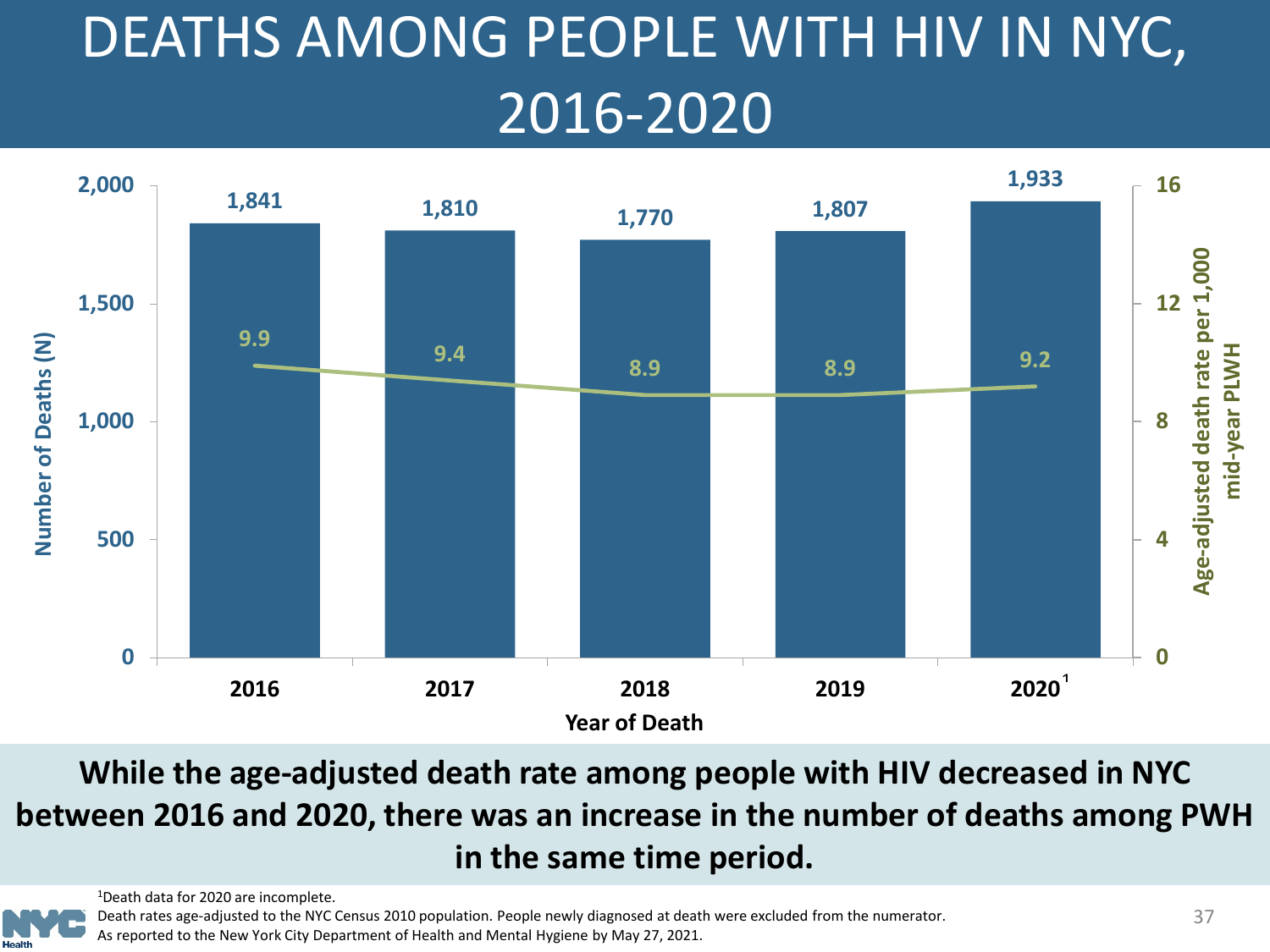### <span id="page-37-0"></span>CAUSE OF DEATH AMONG PEOPLE WITH HIV IN NYC, 20191



**In 2019, 73% of deaths among people with HIV were due to non-HIV-related causes. Among these, the top causes were cardiovascular diseases (26%), non-HIV-related cancers (24%), and accidents (9%).**

1Cause of death data are not yet available for 2020.

<sup>2</sup>ICD10 codes B20-B24 were used to denote HIV-related deaths. For technical notes on cause of death by the NYC DOHMH's Office of Vital Statistics see:

[https://www1.nyc.gov/assets/doh/downloads/pdf/vs/2014sum.pdf.](https://www1.nyc.gov/assets/doh/downloads/pdf/vs/2014sum.pdf)

ntips://www1.hyc.gov/assets/doir/downloads/pdf/vs/2014sdm.pdf.<br>As reported to the New York City Department of Health and Mental Hygiene by May 27, 2021.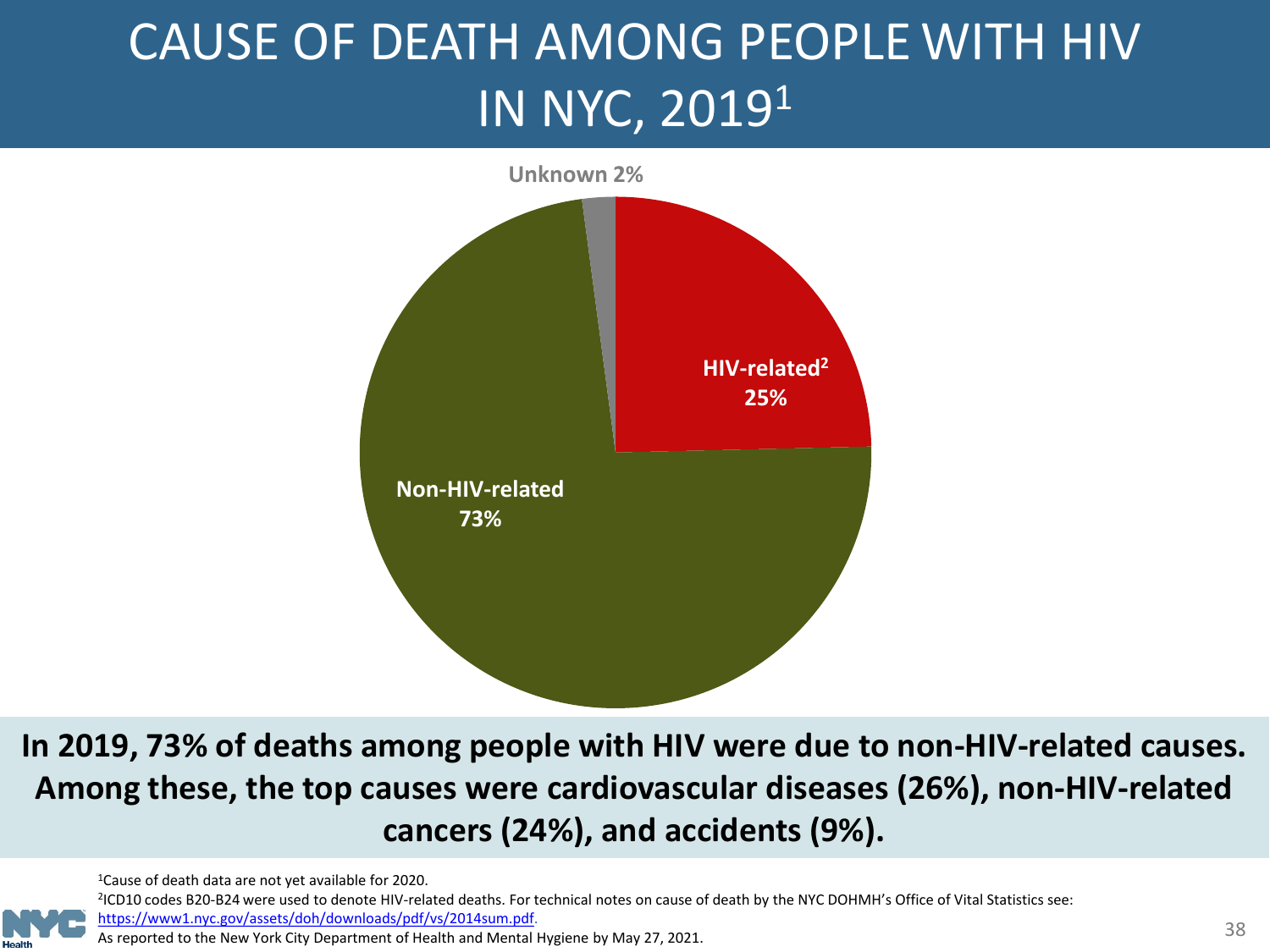# <span id="page-38-0"></span>AGE-ADJUSTED DEATH RATES AMONG PWH BY CAUSE OF DEATH IN NYC, 2016-2020



### **Among PWH, the age-adjusted death rate from all causes decreased between 2016 and 2020. The decrease was driven largely by the decline in deaths attributed to HIV.**



Death rates age-adjusted to the NYC Census 2010 population. People newly diagnosed at death were excluded from the numerator.<br><sup>1</sup>The overall rate includes people with unknown cause of death. Death data for 2020 are incompl As reported to the New York City Department of Health and Mental Hygiene by May 27, 2021.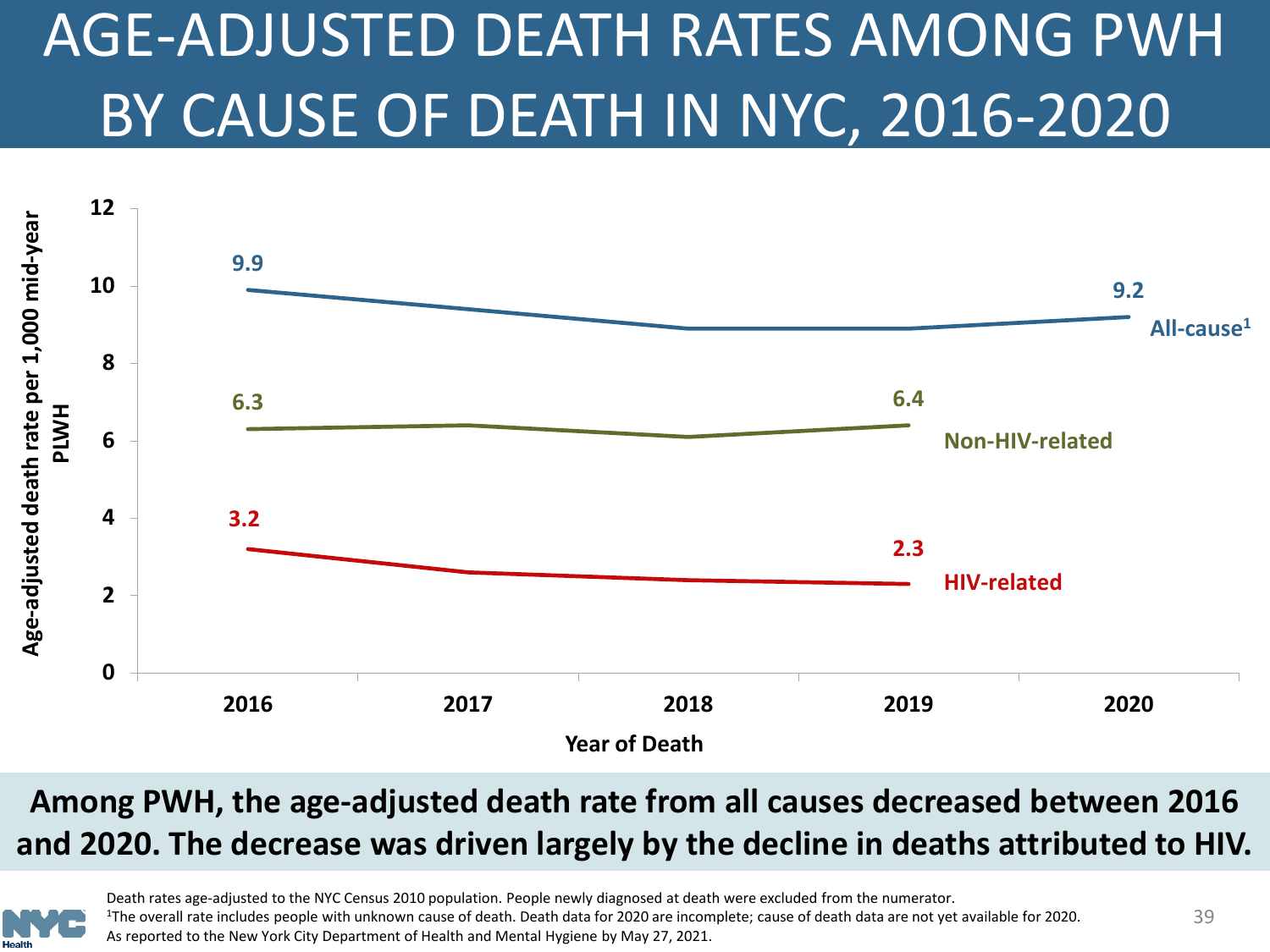## <span id="page-39-0"></span>AGE-ADJUSTED DEATH RATES AMONG PWH BY GENDER IN NYC, 2020



#### **The age-adjusted death rate among women with HIV was higher than the death rate among men with HIV in NYC in 2020.**

Women includes transgender women and men includes transgender men.

Death rates age-adjusted to the NYC Census 2010 population. People newly diagnosed with HIV at death were excluded from the numerator.

Death data for 2020 are incomplete.

As reported to the New York City Department of Health and Mental Hygiene by May 27, 2021.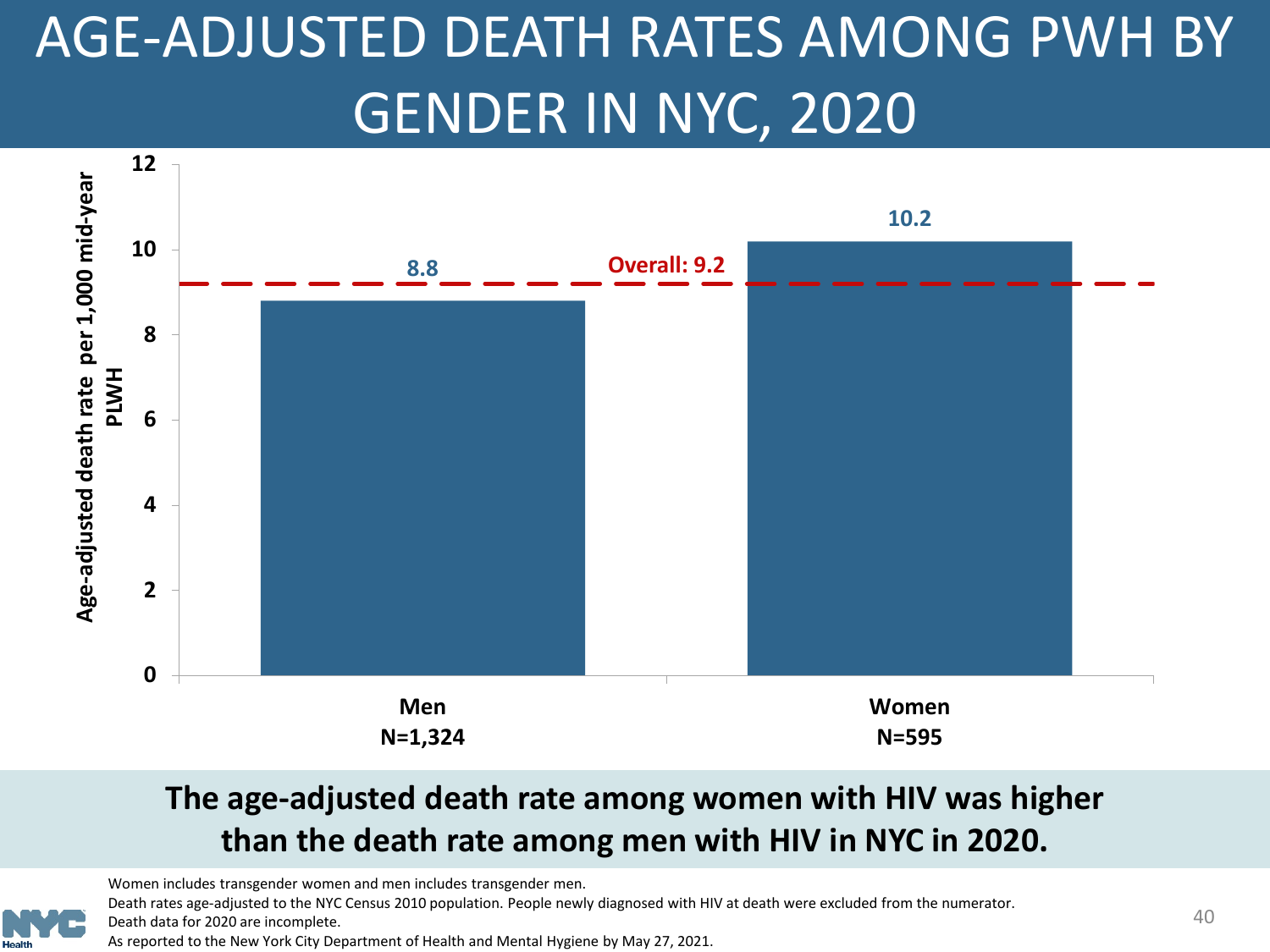## <span id="page-40-0"></span>AGE-ADJUSTED DEATH RATES AMONG PWH BY RACE/ETHNICITY IN NYC, 2020



#### **Multiracial people with HIV had the highest age-adjusted death rate in NYC in 2020.**

API = Asian/Pacific Islander.

Death rates age-adjusted to the NYC Census 2010 population. People newly diagnosed with HIV at death were excluded from the numerator.

Death data for 2020 are incomplete.

As reported to the New York City Department of Health and Mental Hygiene by May 27, 2021.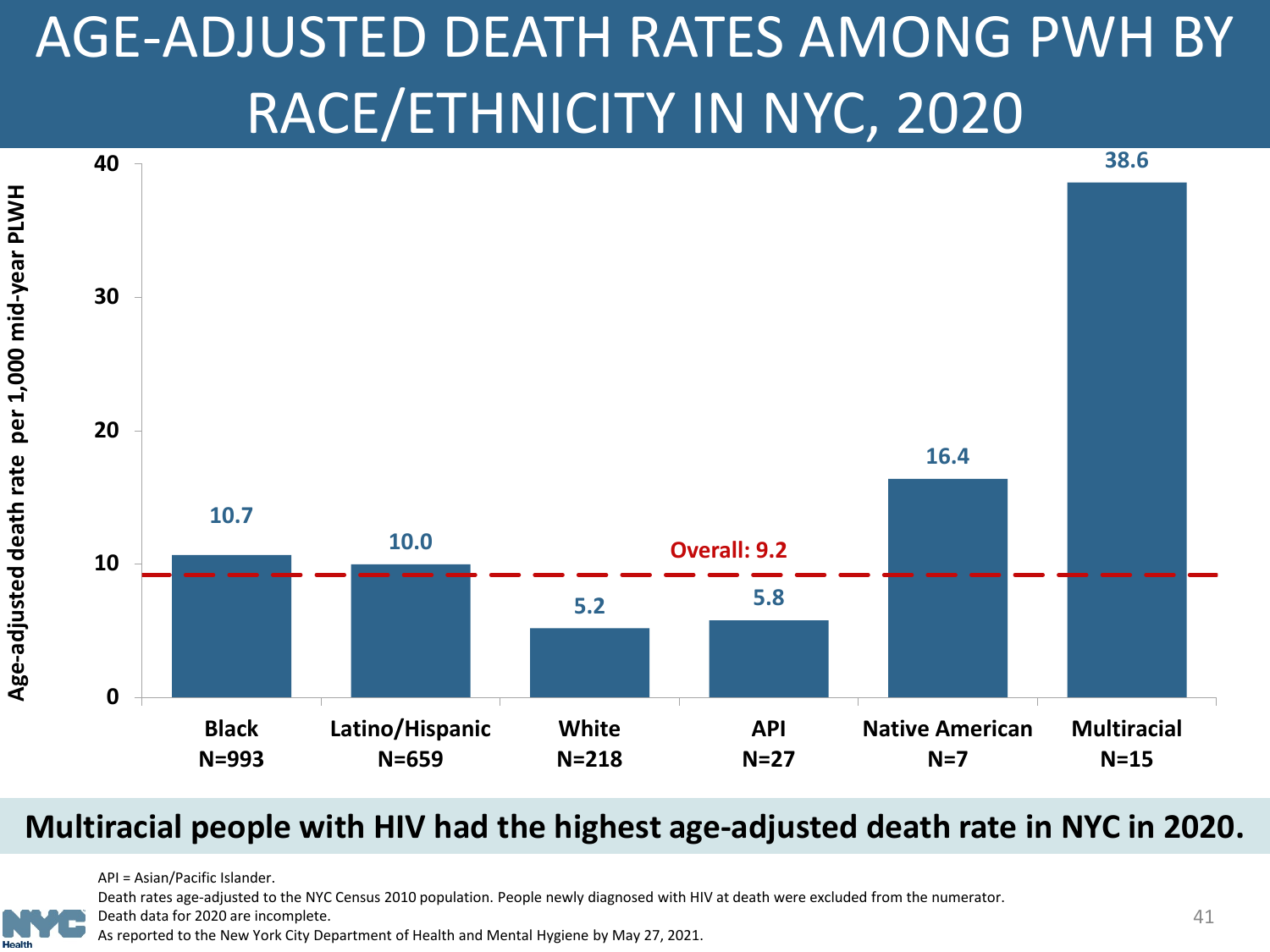# <span id="page-41-0"></span>AGE-ADJUSTED DEATH RATES AMONG PWH BY TRANSMISSION CATEGORY IN NYC, 2020



### **PWH with MSM, TG-SC, and perinatal transmission categories had the lowest age-adjusted death rates in NYC in 2020.**

MSM=men who have sex with men; IDU=injection drug use history; TG-SC=transgender people with sexual contact.

Death rates age-adjusted to the NYC Census 2010 population. People newly diagnosed with HIV at death were excluded from the numerator.

Death data for 2020 are incomplete.

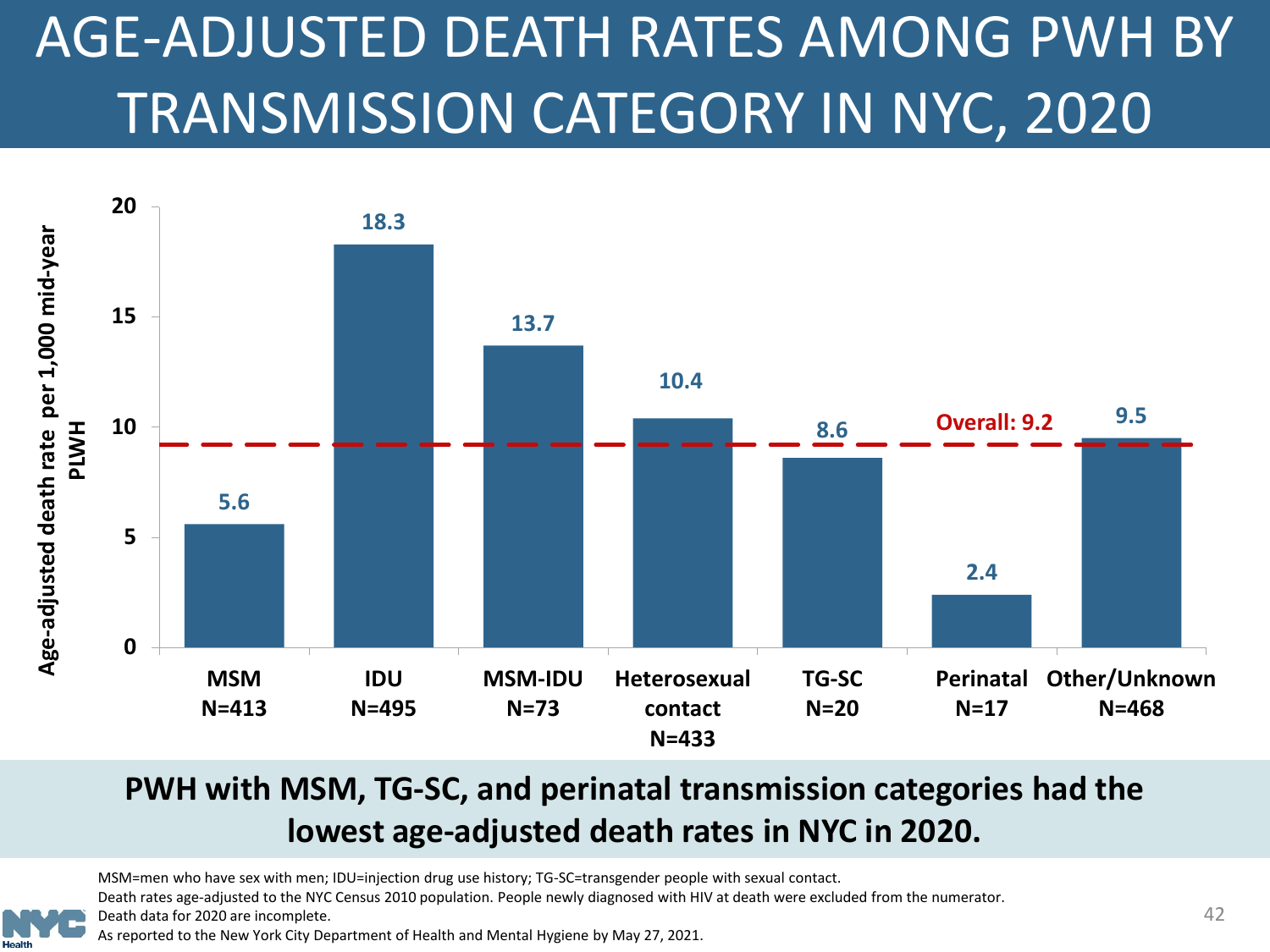## <span id="page-42-0"></span>AGE-ADJUSTED DEATH RATES AMONG PWH BY BOROUGH IN NYC, 2020



#### **PWH residing in Manhattan and Queens had the lowest age-adjusted death rates by borough in NYC in 2020.**

Death rates age-adjusted to the NYC Census 2010 population. People newly diagnosed with HIV at death were excluded from the numerator. Death data for 2020 are incomplete.



Deaths among people living outside of NYC or with an unknown borough (N = 110) are not shown.

As reported to the New York City Department of Health and Mental Hygiene by May 27, 2021.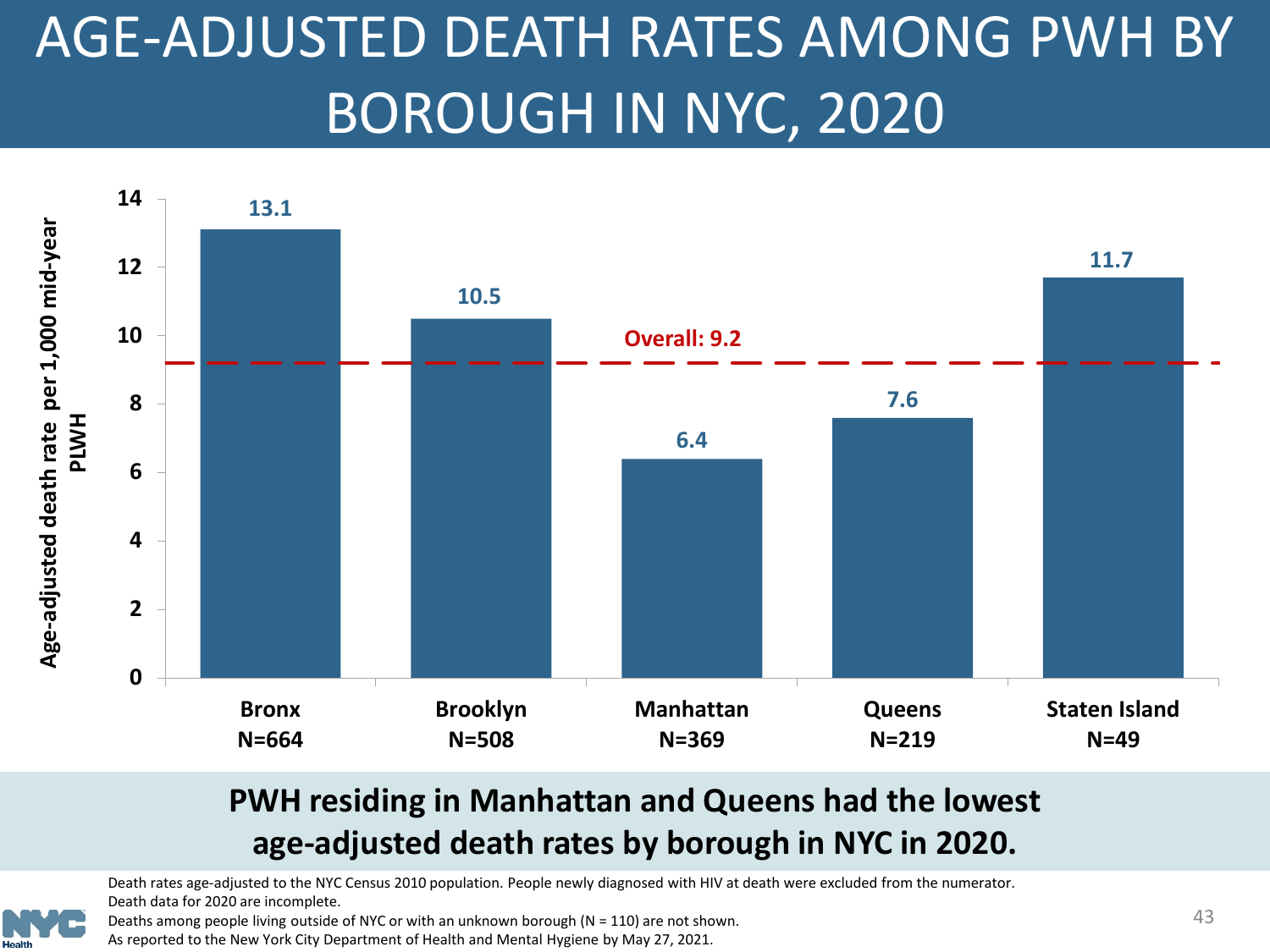# <span id="page-43-0"></span>AGE-ADJUSTED DEATH RATES AMONG PWH BY AREA-BASED POVERTY IN NYC, 2020



#### **PWH residing in neighborhoods with higher levels of poverty had higher ageadjusted death rates in NYC in 2020.**

FPL = Federal Poverty Level. Death rates age-adjusted to the NYC Census 2010 population. People newly diagnosed with HIV at death were excluded from the numerator. Death data for 2020 are incomplete.

Deaths for people missing area-based poverty information ( $N = 115$ ) are not shown.

As reported to the New York City Department of Health and Mental Hygiene by May 27, 2021.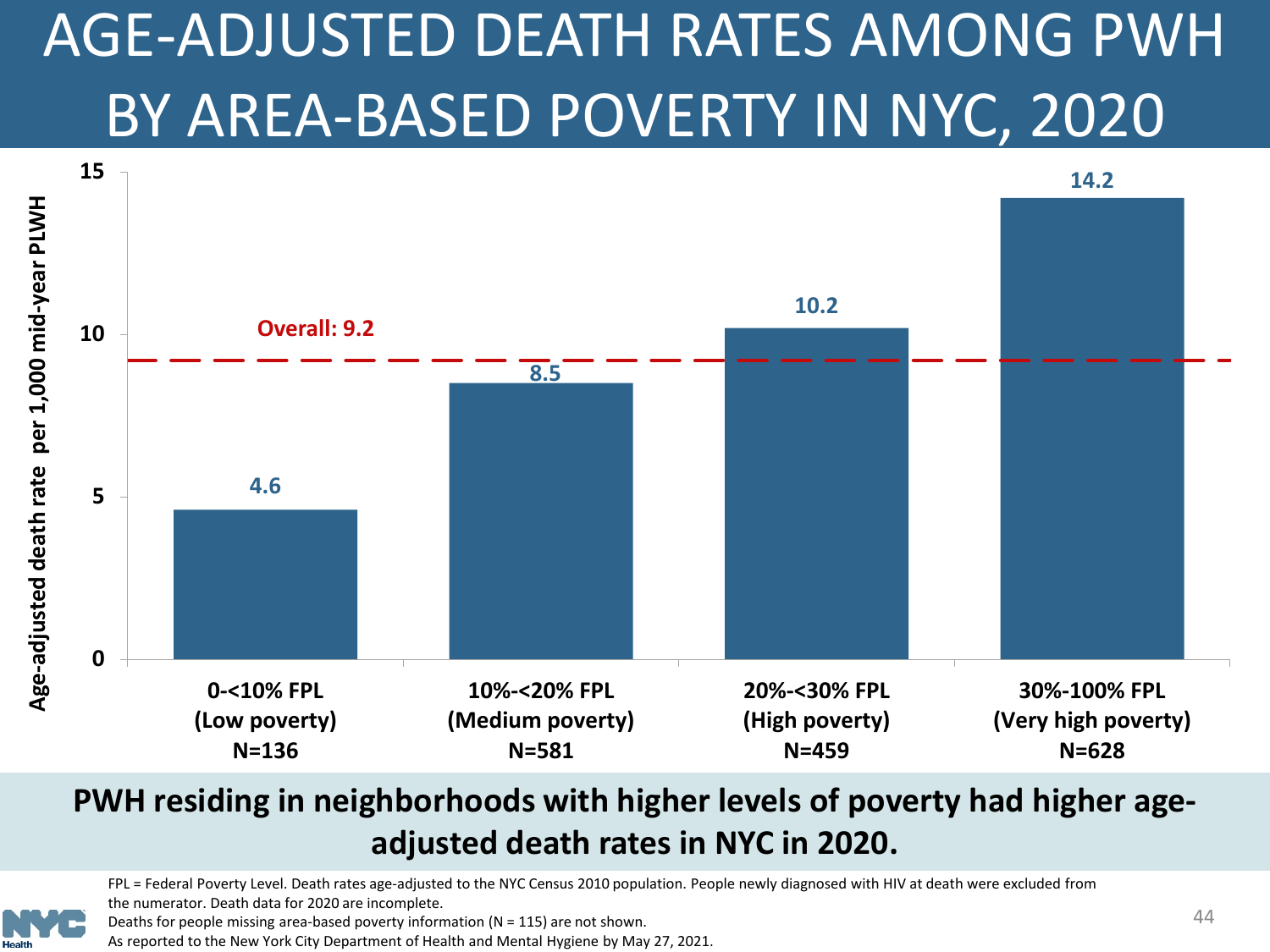# <span id="page-44-0"></span>AGE-ADJUSTED DEATH RATES AMONG PEOPLE WITH HIV BY ZIP CODE IN NYC, 2020

#### Age-adjusted mortality rate per 1,000 mid-year PLWH by ZIP code



**NYC neighborhoods with the highest mortality among people with HIV (PWH) were Southwest Queens, South Beach – Tottenville and Flushing – Clearview.**



Death rates age-adjusted to the NYC Census 2010 population. People newly diagnosed with HIV at death were excluded from the numerator. As reported to the New York City Department of Health and Mental Hygiene by May 27, 2021. Death data for 2020 are incomplete.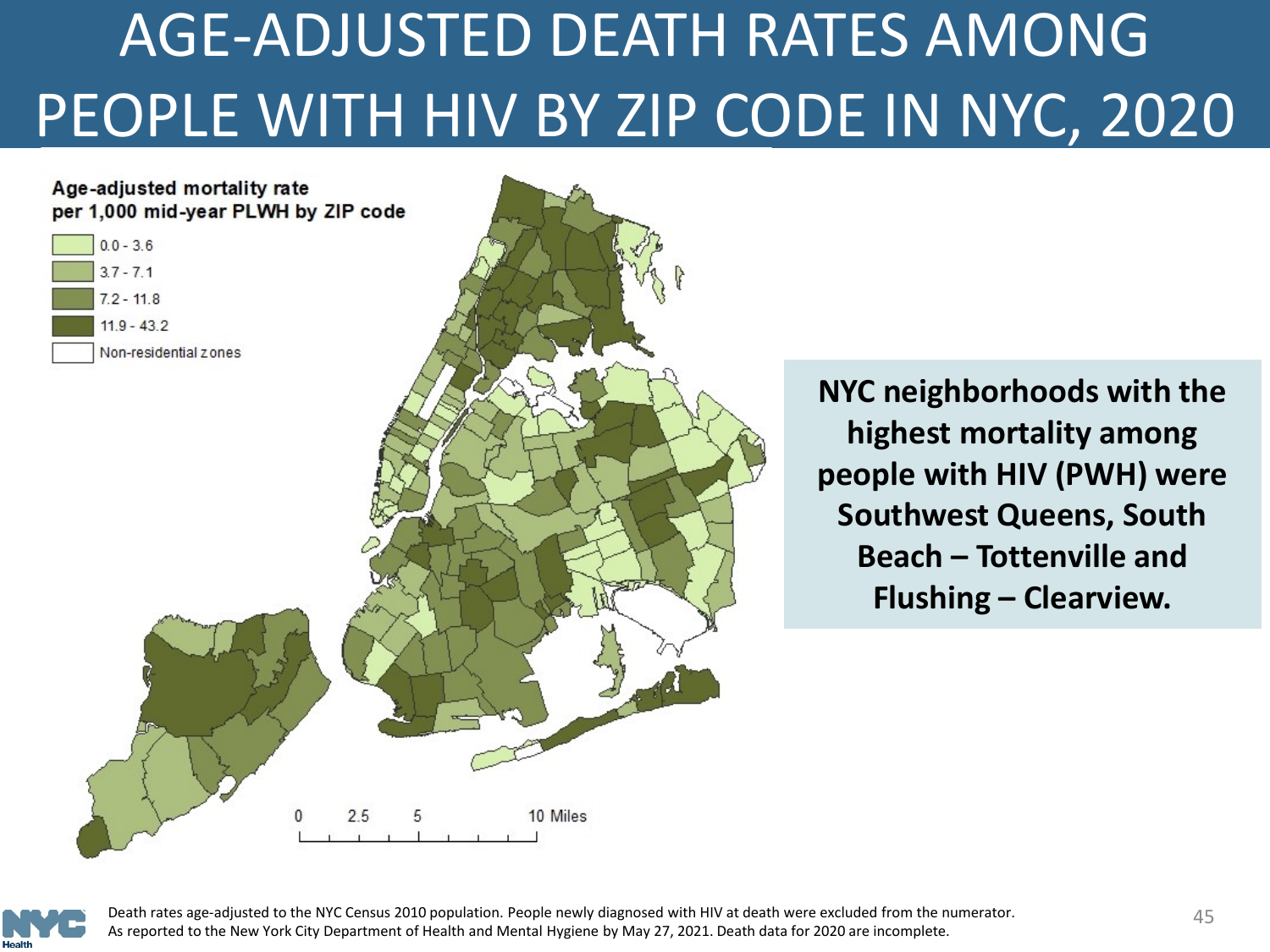### HOW TO FIND OUR DATA

- <span id="page-45-0"></span>• **Our program publishes annual surveillance reports, slide sets, and statistics tables:**
	- [Annual reports: http://www1.nyc.gov/site/doh/data/data-sets/hiv-aids](http://www1.nyc.gov/site/doh/data/data-sets/hiv-aids-surveillance-and-epidemiology-reports.page)surveillance-and-epidemiology-reports.page
	- [Slide sets: http://www1.nyc.gov/site/doh/data/data-sets/epi-surveillance-slide](http://www1.nyc.gov/site/doh/data/data-sets/epi-surveillance-slide-sets.page)sets.page
	- [Statistics tables: http://www1.nyc.gov/site/doh/data/data-sets/hiv-aids-annual](http://www1.nyc.gov/site/doh/data/data-sets/hiv-aids-annual-surveillance-statistics.page)surveillance-statistics.page

### • **Other resources:**

- HIV Care Status Reports (CSR) system: [https://www1.nyc.gov/site/doh/health/health-topics/aids-hiv-care-status](https://www1.nyc.gov/site/doh/health/health-topics/aids-hiv-care-status-reports-system.page)reports-system.page
- HIV Care Continuum Dashboards (CCDs): [http://www1.nyc.gov/site/doh/health/health-topics/care-continuum](http://www1.nyc.gov/site/doh/health/health-topics/care-continuum-dashboard.page)dashboard.page
- For surveillance data requests, email: **[HIVReport@health.nyc.gov](mailto:HIVReport@health.nyc.gov)** 
	- Two weeks minimum needed for requests to be completed